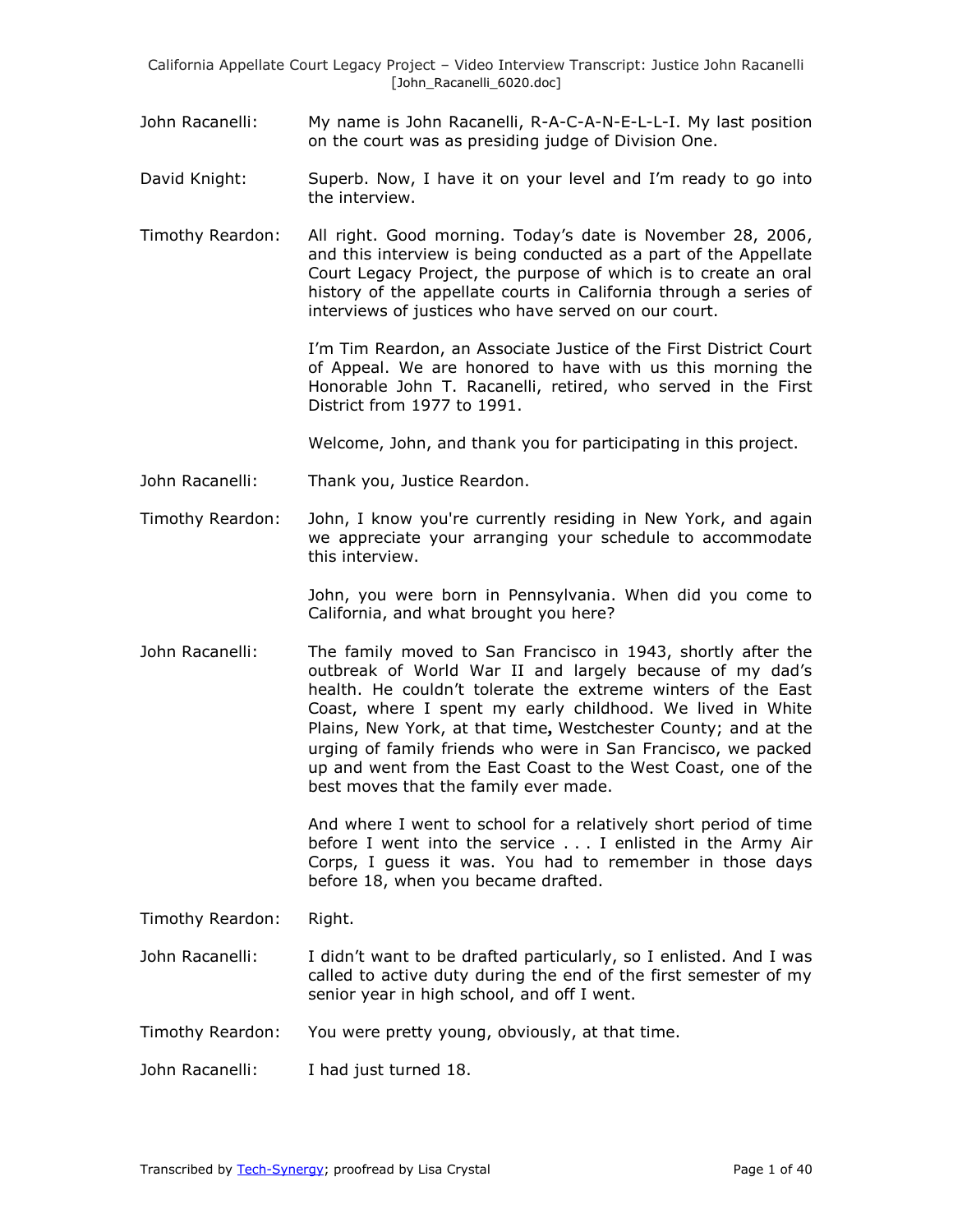Timothy Reardon: Right. John, the Polytechnic High School you attended in San Francisco, that's located in the Haight-Ashbury district.

John Racanelli: Was. It's gone.

Timothy Reardon: Was. You're absolutely right. It's Kezar Stadium, which is across the street. It's been remodeled, so to speak—

John Racanelli: Right.

Timothy Reardon: Downsized. But how was it like growing up in the Haight-Ashbury?

John Racanelli: It was interesting, it was an interesting time. But actually the neighborhood then was a mix, an ethnic mix. There were a lot of Italian Americans, a lot of German Americans, Irish; not so much a minority of African Americans or Hispanic at that time. And it was—I guess you'd call it the typical working-class neighborhood of San Francisco at that time. Later, it achieved notoriety for other reasons during the crazy '60s. People said, "Well, when you lived there, how was it different?" I said, "Well, for one thing, in those days everyone wore shoes." [laughing] That changed shortly afterwards.

> So that's true, and I went to Polytechnic High, and I was there for one semester.

- Timothy Reardon: All right. Whereabouts in the Haight were you located? I ask this question that probably has no particular relevance to anyone but maybe you and me, but I was born and raised in the Haight myself.
- John Racanelli: Were you?
- Timothy Reardon: And, yeah, as you've indicated, it's changed over the years. I lived there, and I continue to live there—I'm living there now but the change you saw, this would have been, what—
- John Racanelli: 1943, the summer of '43, and we lived there all the way through the time I went to and graduated from law school, college and law school. So we left . . . I guess the family stayed there longer. I was recalled during the Korean War, so I was gone from the home; I never returned there after I was discharged from the military in 1953—yeah, the middle of '53. And my folks still lived there until they moved. They moved out to near the San Francisco State University. We lived on Cole Street near Waller.
- Timothy Reardon: Sure. It was a good neighborhood, yeah.
- John Racanelli: It was a great neighborhood, great places to go. Do you remember that great German baker on the corner of Haight and Cole?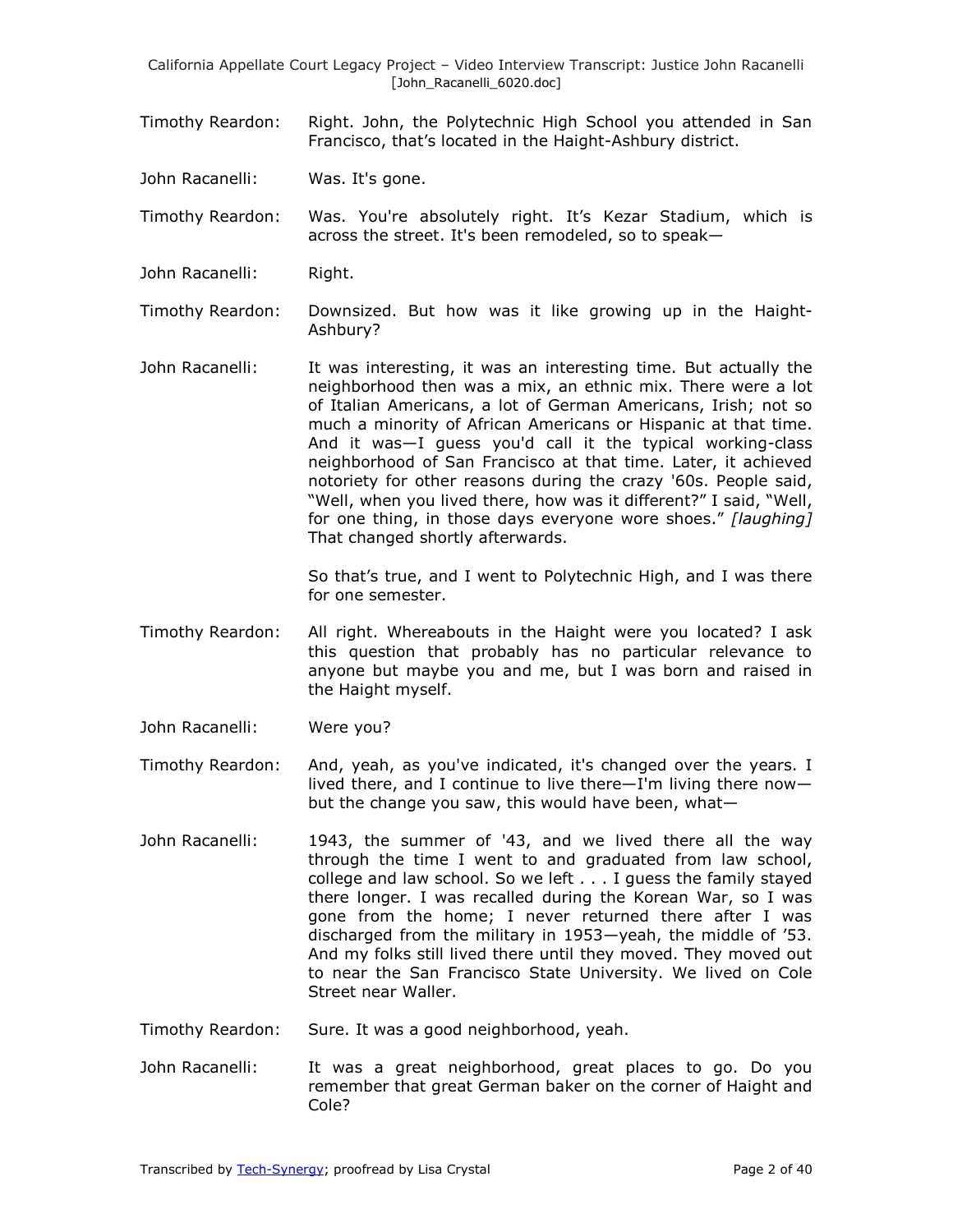### $(00:05:08)$

| Timothy Reardon: | I sure do, but I can't think of the name right now. |  |
|------------------|-----------------------------------------------------|--|
|------------------|-----------------------------------------------------|--|

- John Racanelli: I can't either; but they made those great, big, juicy doughnuts.
- Timothy Reardon: My grandfather used to call them sinkers. *[laughing]*
- John Racanelli: Sinkers. *[laughing]*
- Timothy Reardon: He was right.
- John Racanelli: They were sinkers, indeed.
- Timothy Reardon: John, you touched a little bit on your military career. But you entered the service as a very young man, and you served in both World War II and the Korean War.
- John Racanelli: Yes.
- Timothy Reardon: Did that have any effect on your legal career? I guess this all happened before you entered law school.
- John Racanelli: Oh, yes, yes; high school, actually, straight from high school. Well, you know, I had more positive experiences than negative during my term in the service, because, one, I didn't see actual combat. I was grateful for that; I didn't have to engage in any armed conflict. I was a navigator, and I went through training and became an aerial navigator, and I served with what was then called the Air Transport Command—I think it's called Military Air Transport Service now. And our function was—at that time, at least—was to fly over to the Pacific to Japan and the Philippines and bring wounded veterans back, supplies out, wounded people back. So for a kid 19 years old, that was a . . . for me a very heavy responsibility, but a real eye opener. I saw parts of the world that probably I never would have seen but for that. So I was able to visit the Philippines, Guam, Okinawa, Japan, and points east—well, Hawaii, of course, from San Francisco. At that time, they flew out of . . . we flew out of Fairfield-Suisun, which is now called Travis Air Force Base.
- Timothy Reardon: Right.

John Racanelli: And then when I was discharged from the service after the war, I went to law school—no, I went to Cal, I'm sorry.

Timothy Reardon: Right.

John Racanelli: Put that in there. *[laughing]* I went to UC Berkeley first and graduated from there and then went to Cal. But I departed from your question—the thrust of it as to what motivated. What was the question you actually put there?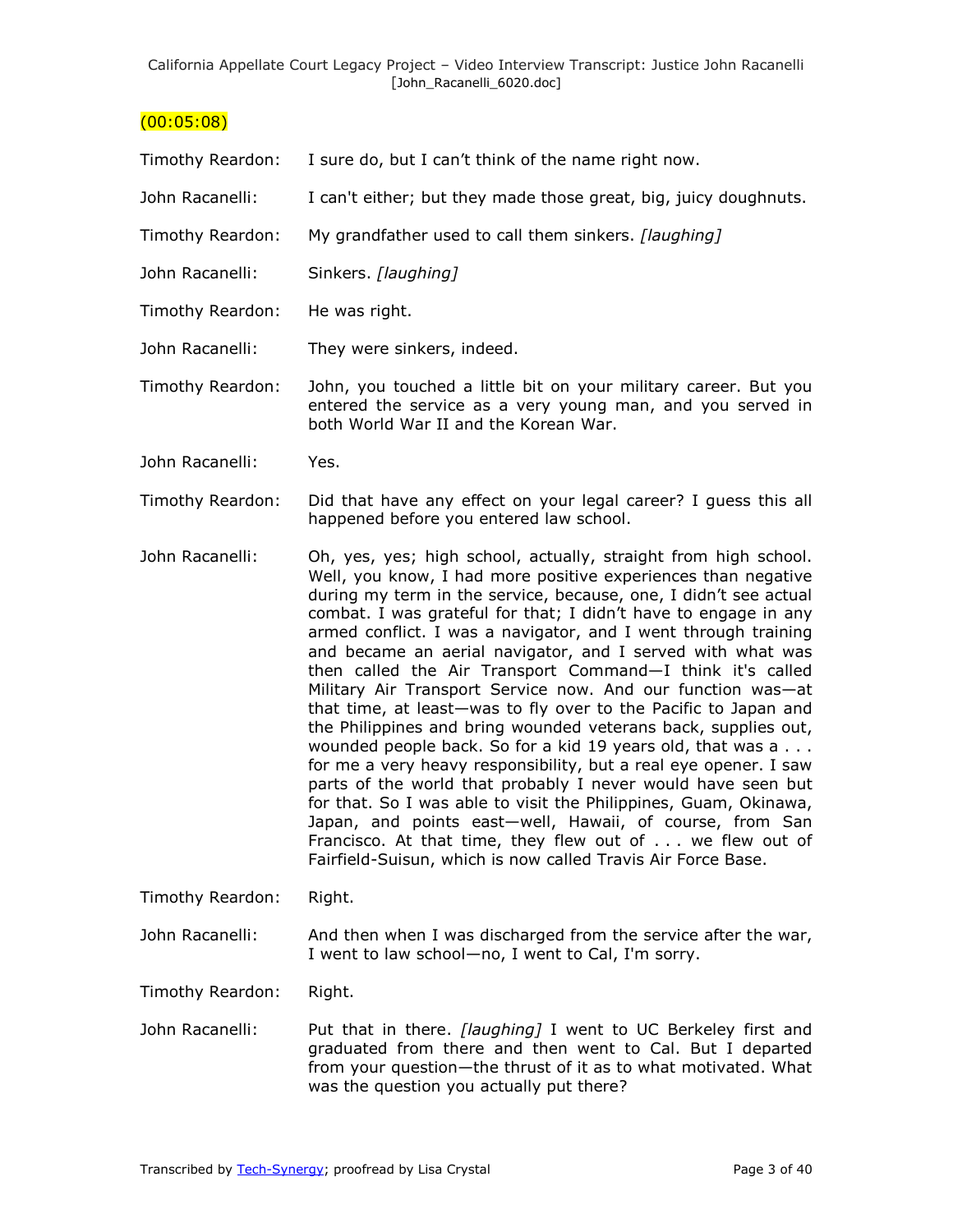- Timothy Reardon: I just wondered whether military had any bearing or effect on your legal—
- John Racanelli: Only indirectly, in this sense, Tim. When I was recalled, I then had already graduated and actually became admitted to the bar and tried to get into the Judge Advocate General's department. In that sense, the military didn't cooperate. They wouldn't release me from my old specialty. They said, "You have to stay there; that's what we need you for." And that was really an intimidating circumstance I reflect back on. Because now I'm about, what, I'm about 25 or 26 years of age, and all these young guys are flying these fancy, fast airplanes while I'm going with them and scared to death every time I got in the plane. *[laughing]* Things change. I wasn't that young, intrepid soul any longer.

So I couldn't do that, and ultimately myself and a friend of mine who was also a lawyer, our terms were up. Under the old Army Air Corps commission—those were commissions at the President's discretion, extended at his pleasure, and it was just before they converted from the Army Air Corps to the separate United States Air Force. And in order to remain continuously on active duty, you had to accept one of the new commissions. Well, we didn't choose to accept the new commissions, and so we were discharged about 30 days before the hostilities ended in Korea. And then I started practicing the next day after I returned from being discharged from South Carolina; I had my first case the following morning, an uncontested divorce case.

- Timothy Reardon: Right in court. *[laughing]*
- John Racanelli: Right in court. I didn't know what to do. I had to call a friend of mine who was a lawyer, and I said, "What do you do?" *[laughing]* He explained it to me. And I'll tell you one anecdote, if I may.

Timothy Reardon: Sure.

John Racanelli: I'll leave the judge's name unmentioned. I didn't really know quite what the procedure was, and I was standing there and there was a screen. There was obviously a trial going on at 10:00, and this was an uncontested, default divorce. We had those earlier, as you know.

### $(00:10:02)$

And so I called the case and the witness went on the stand; and I was standing behind the screen, so I couldn't see the witness and the witness couldn't see me. I didn't know where you were supposed to stand. *[laughing]* And the judge looked down and says, "Well, are you going to stand there all day behind that screen, or are you going to ask a question?" *[laughing]* That was my inauguration.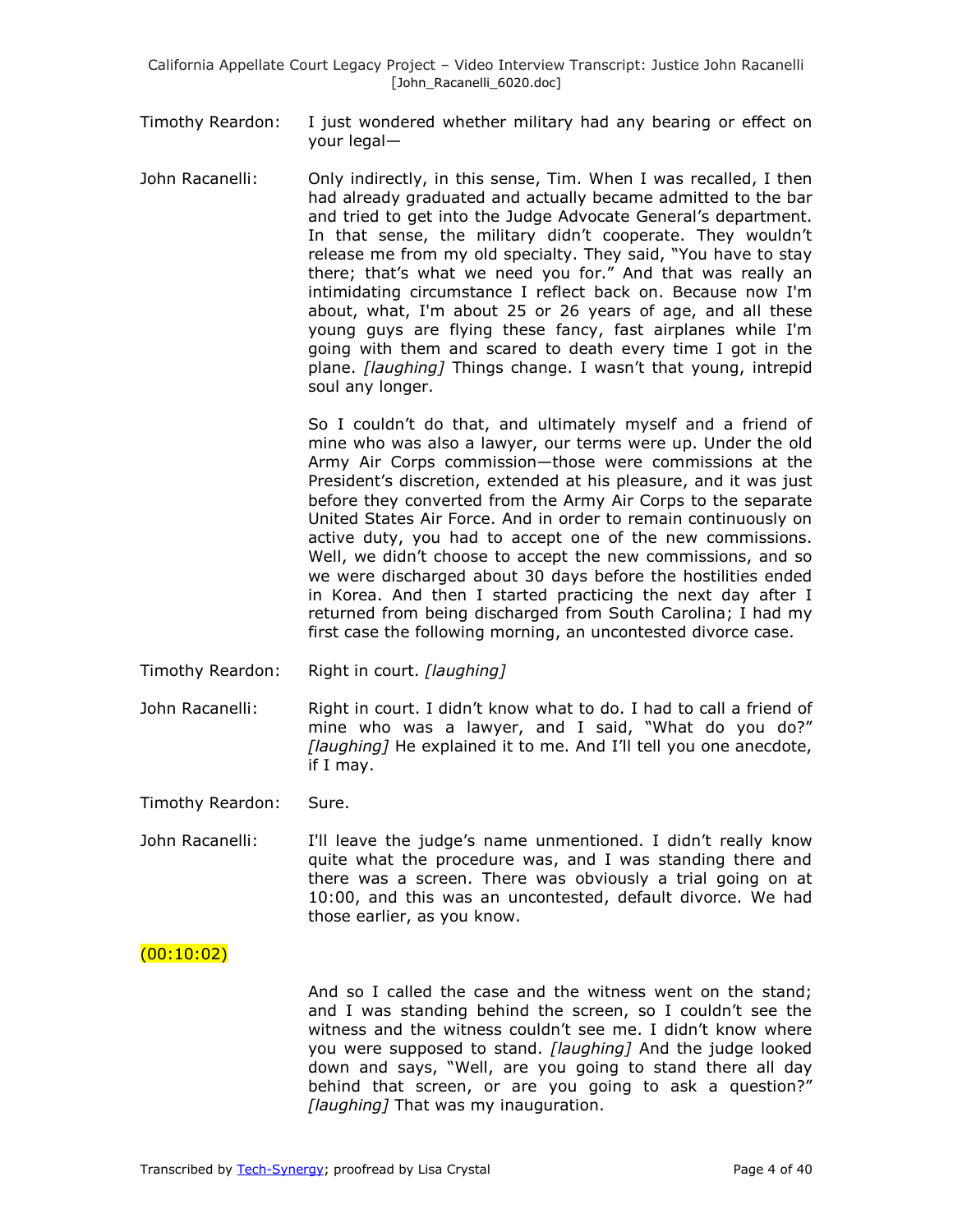- Timothy Reardon: I think we've all had those types of early experiences in court. *[laughing]*
- John Racanelli: I think so; I think so. *[laughing]*
- Timothy Reardon: John, I think you mentioned Hastings College of the Law.
- John Racanelli: Yes.
- Timothy Reardon: You graduated in 1952, and you passed the bar in the same year. Was there any event or was there any person that kind of caused you to be interested in obtaining a law degree?
- John Racanelli: I think there probably was, Tim; but I'm a little bit hazy as to which of two people really were very strongly supportive in that endeavor. I do remember, though, I was taking a graduate course at the time in accounting. That was the field; in those days they said the thing to do is to take a business background to go to law school. Excuse me. *[coughing]*

So I did that, and I took a lot of accounting courses. And I was sitting there on a hot summer day in Berkeley taking my second graduate course, and it was dull; the TA was droning on, it was hot. I turned to him and I said, "Bill, are you going to go through this entire course?" I said, "Are we doing the right thing?" He said, "I'm going to law school." I said, "Well, now, that's an interesting proposition." He was going to Boalt, and it was now the middle of summer, pretty late in the day, and I thought, well, that sounds interesting. I think that's something I'd like to do—just from having read about lawyers in novels. And so I applied for it and very fortunately I got in really just before they closed admissions at Hastings. In those days, you could apply as late as six weeks before. So I got in.

And so there was no galvanizing event that pointed me in that direction except that I decided the career track I was on was not what I was interested in. You know, when one thinks about what they do in their life, you find the things that you're not interested in before you really find something that you're comfortable with.

- Timothy Reardon: That's very true. I had a similar experience. Someone told me when I was entering law school that you should really take an accounting course; like you, I signed up to audit an accounting course. I think I spent one day in that class, and that was it. It was very dull, boring, and so I dropped out. But it sounds like it was good for you to be in this accounting course to meet this person, who indirectly may have inspired your career as an attorney.
- John Racanelli: He did, he did. I'm grateful to him to this day. *[laughing]*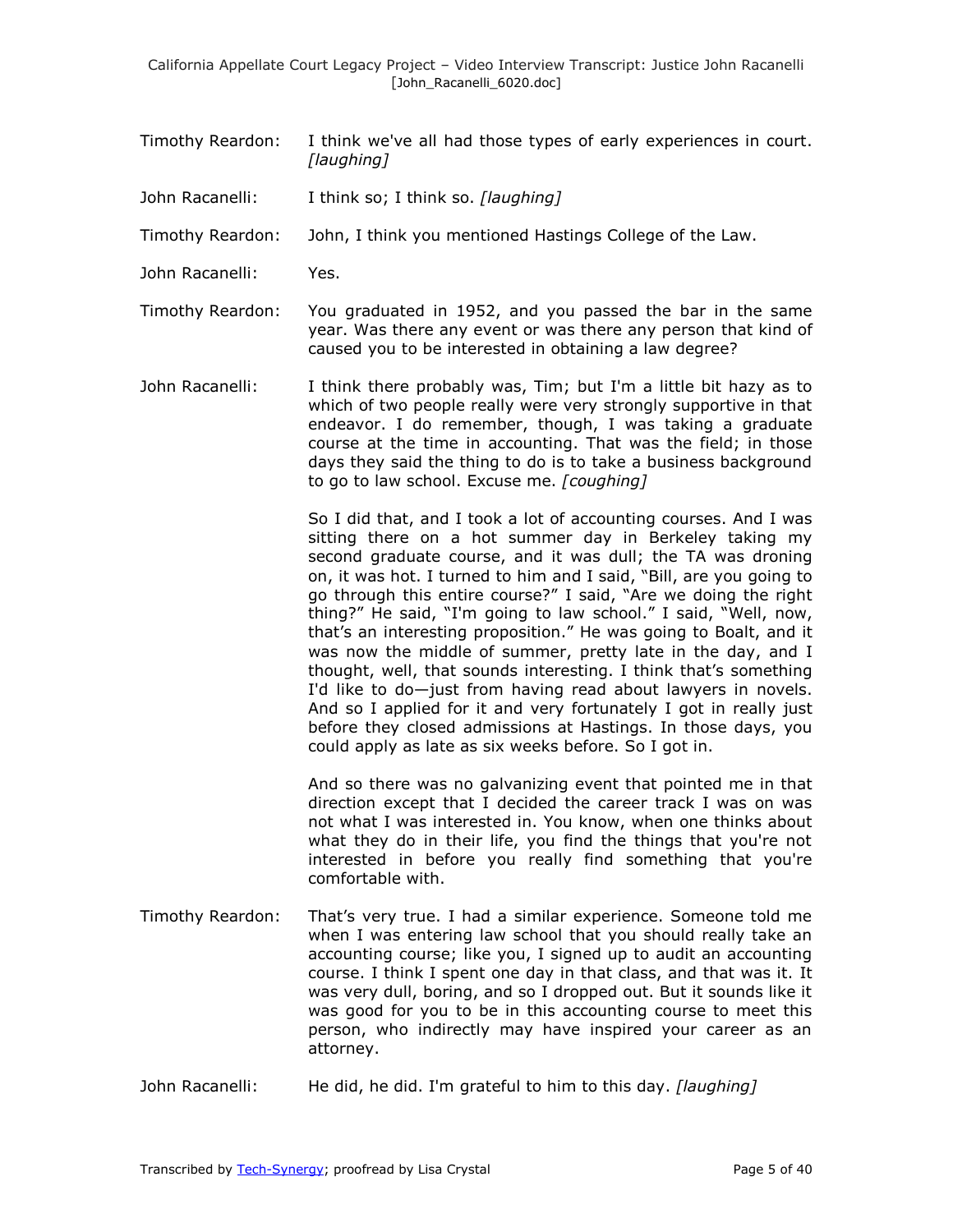- Timothy Reardon: *[Laughing]* Now, the same year you graduated from Hastings you passed the bar, and eventually you commenced your career after military service with the practice of the law, and that was in Santa Clara County.
- John Racanelli: It actually started here. I practiced law in San Francisco for about almost two years before Jim Duvaras and I went to Santa Clara County in Sunnyvale, which was then a very sleepy suburb. I think the bar . . . I think there was about 13 or 14 lawyers in town. In fact, Sunnyvale, unlike what it is today, was basically an agricultural community on the fringes of San Jose which was *the* big city and still is in Santa Clara County—and I think the population was probably about 25,000 people. It was orchards, known for its 'cots, principally 'cots, but cherries and strawberries; and now, of course, it's not recognizable as an agricultural community at all. *[laughing]*
- Timothy Reardon: No, that's true. I know I was going to ask you what type of practice you had. I understand now from your prior reference that you at least did one uncontested divorce matter. *[laughing]* But were there other areas of law that you were practicing in?

### $(00:15:02)$

John Racanelli: That was pretty much a general practice, and in those days, as I'm sure you appreciate, you pretty much became a sort of professional jack-of-all-trades. The opportunities to specialize were there, but they were very limited, and when you're in a small town you're really in the role of a general practitioner.

> So reflecting back on it, I think in my experience I probably spent two-thirds of my professional time on civil matters probate, domestic relations, corporate, some corporate work and then criminal cases, largely misdemeanors and occasionally a felony or two. We eventually expanded the law firm. It went from two up to . . . I think we got as big as five lawyers at one time: Jim Duvaras, myself, Tony Trepel, Joe Gingrich, and Peter Stone. And then each of them went off in different directions.

> I guess Jim Duvaras went on the bench first. He was appointed to the municipal court by Pat Brown. I guess it was a year or so before I was appointed to the superior court, also by Pat Brown. I was affectionately known as a Double Brownie: Pat appointed me to the superior court, and Jerry elevated me to the Court of Appeal. *[laughing]*

Timothy Reardon: *[Laughing]* At that time you were appointed, Johnny, in '64 by, as you mentioned, Governor Pat Brown.

John Racanelli: Right.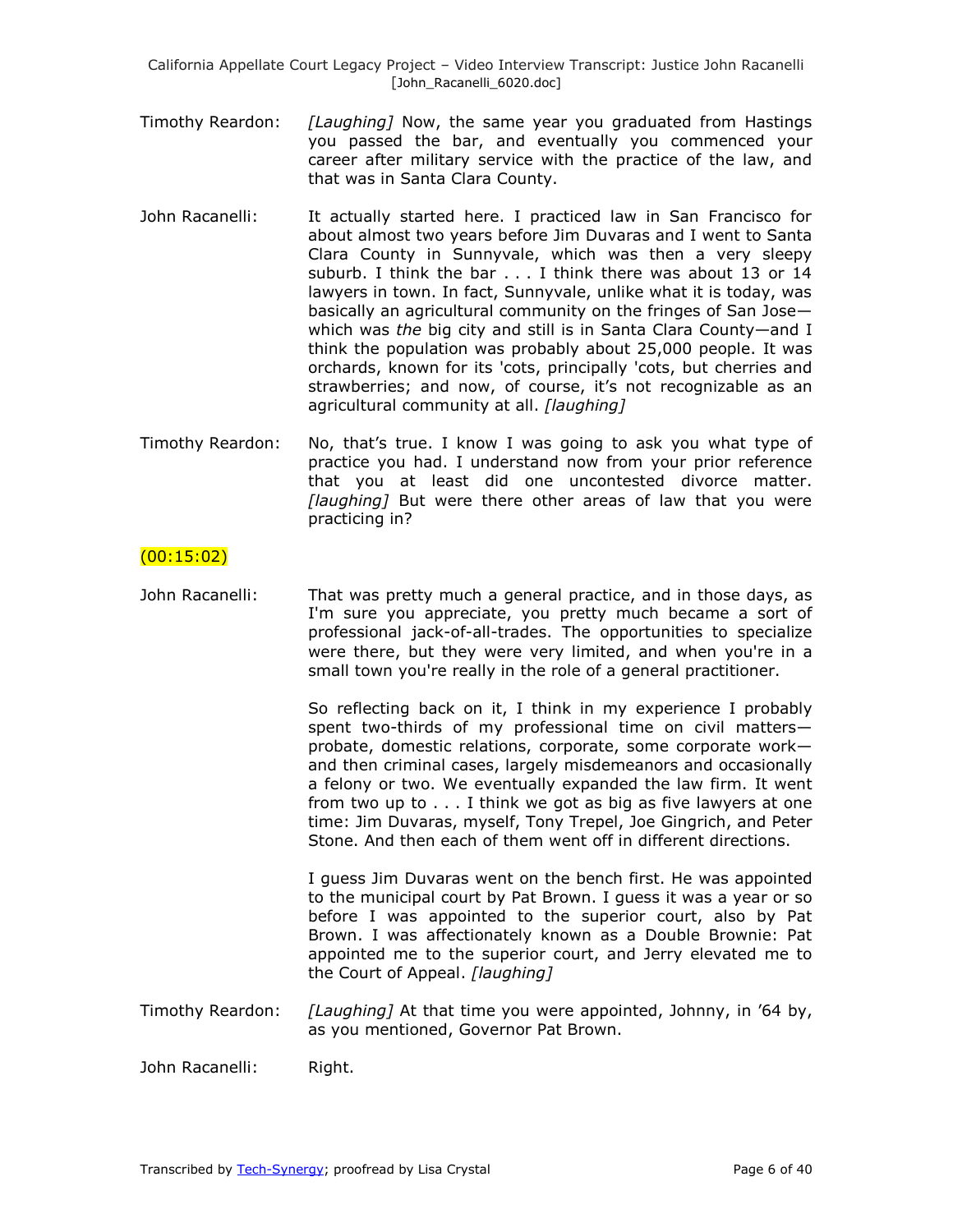- Timothy Reardon: And how many years of practice . . . I know there was a requirement at some point.
- John Racanelli: Ten-year minimum, a constitutional minimum. Still, I think, it's 10, and I had I think 11 at that point. I did. I was admitted in '52 and I was appointed in '64, which is sufficient.
- Timothy Reardon: So, John, was there a particular judge that you looked to when you joined the trial bench in '64—as a mentor, advisor, or anything like that?
- John Racanelli: Yes, yes. I can look back with fondness, Tim, to actually more than one. I think my role model was Judge Foley, John Foley, who was a wonderful human being, and he really exemplified all of the qualities that I had always associated with a judge and the judiciary: his demeanor, his temperament, his kindliness to everybody. He was just a great guy. I don't know if you ever had a chance to know John Foley, Bob Foley's father.
- Timothy Reardon: Oh, I see, all right.

John Racanelli: I guess he's still on the bench, Bob Foley.

- Timothy Reardon: He is.
- John Racanelli: And John was my real role model. I had close relationships with others, who really became mentors to me. Bob Peckham was one.
- Timothy Reardon: Sure.

John Racanelli: Matt Tobriner was a real model and mentor in many ways after I was on the Court of Appeal, very helpful to me. And Bob Peckham and I became very close friends. And I'm indebted to all of those individuals for being . . . playing a very important part in my professional and personal life as well. I became very close to Bob Peckham, as you know.

> And I assume, you know, there were others; but I'm indebted to the people that I served with on this court, and if we get to that in later questions, I can elaborate on that.

- Timothy Reardon: Sure. John, I know you had a variety of assignments on the superior court. Was there one particular assignment that you enjoyed more than the others? And we'll get to the fact that you were presiding judge, elected presiding judge of the Santa Clara Superior Court; but just with respect to assignments themselves, was there anything of particular interest?
- John Racanelli: Yes. I thought about that previously. I think probably I served on, I guess, all the various divisions. In those days, as you appreciate, Tim, we were all generous and we all took different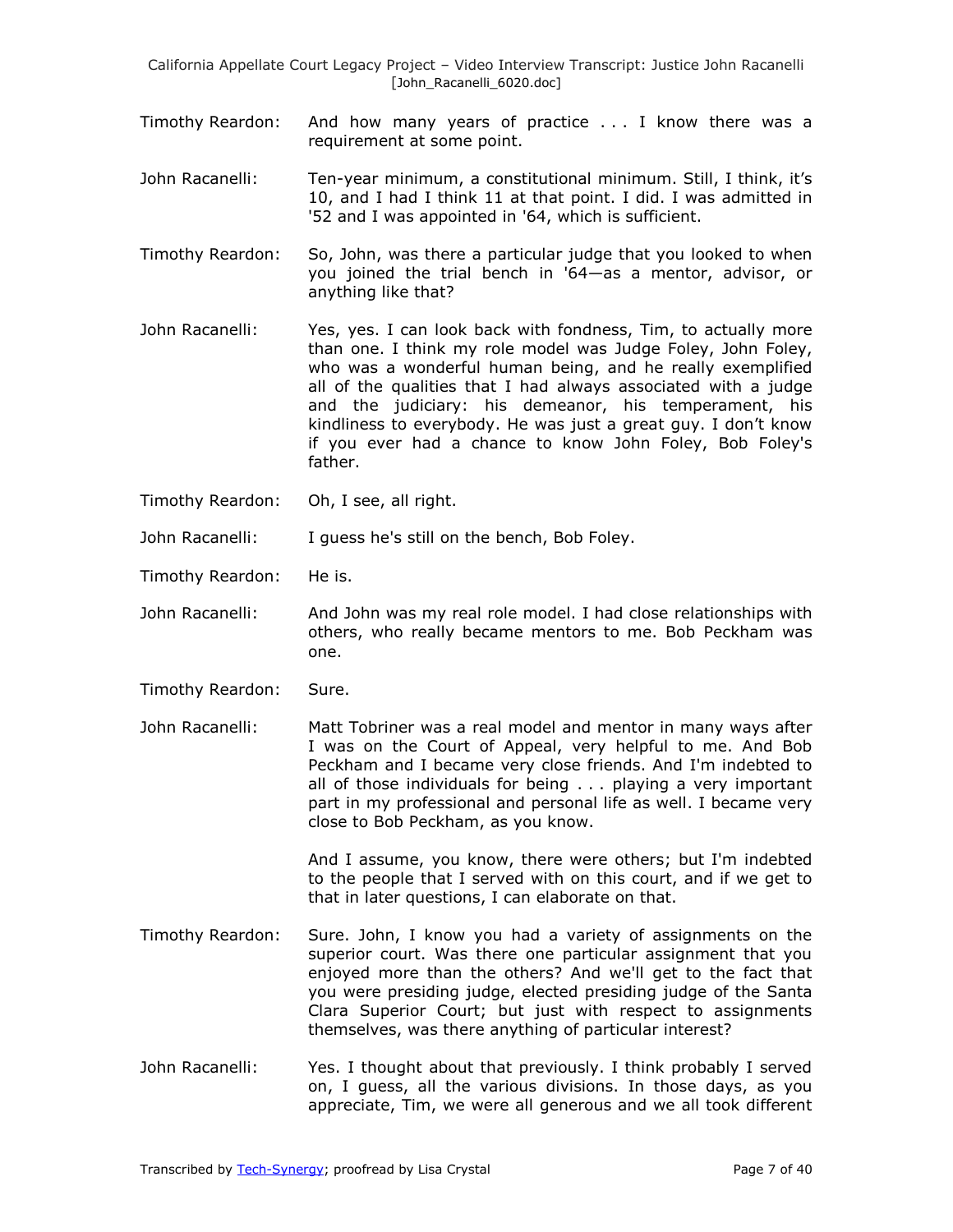assignments, rotated assignments pretty much, and there was no—well, I shouldn't say "no." Specializing in one area, one branch of judicial assignments, was very unusual.

I spent I guess just about half of the time on the superior court in the criminal division. I enjoyed that assignment. It was not an easy assignment, as you can well appreciate; but you felt a much more close kinship to the importance of what you were doing in a real sense. I mean, you're dealing with people's lives, dealing with a lot of heartache. But there was an affinity with you as an individual to those who came before you, and it was probably in many ways much more challenging where you're passing judgment on people. You tended to meet some very fine lawyers—at least I had that experience—and colleagues. I had great colleagues: John McAlearney, Bill Ingram.

- Timothy Reardon: Sure.
- John Racanelli: Bob Peckham was there for a while before he went up to the federal court. And I think the experiences that I gleaned during those several years on the criminal bench, criminal division bench, gave me a much wider . . . or brought a scope to the role of a judge in the sense of the sensitivity of that position when you're dealing with people's lives. And so I look back at some of the tougher issues that you faced in that calendar, as I'm sure you also appreciate.

The capital case, I think, I tried was in many ways one of the more difficult ones, one capital case that involved the death penalty. And that was really a very unusual and also a very challenging kind of an experience. I didn't say that well. What it was was a very almost intimidating experience to be called upon, even though the pronouncement at that time was pretty mechanical because the jury imposed the penalty.

Timothy Reardon: Right.

John Racanelli: That case went up on appeal and was ultimately reduced by the California Supreme Court on the grounds . . . I've forgotten what the ground was. Basically it was that the killing was so atrocious . . . in other words, brought with no stronger evidence of ability to have mens rea and reduced it to second-degree murder.

> And I guess the other assignment that was equally interesting was the mental-health calendar. I had that calendar for quite a period of time. It wasn't exactly sought after, because for one thing the hearings were . . . I think they were twice a week in the mornings at Agnews State Hospital, because that's where the people were.

Timothy Reardon: Right.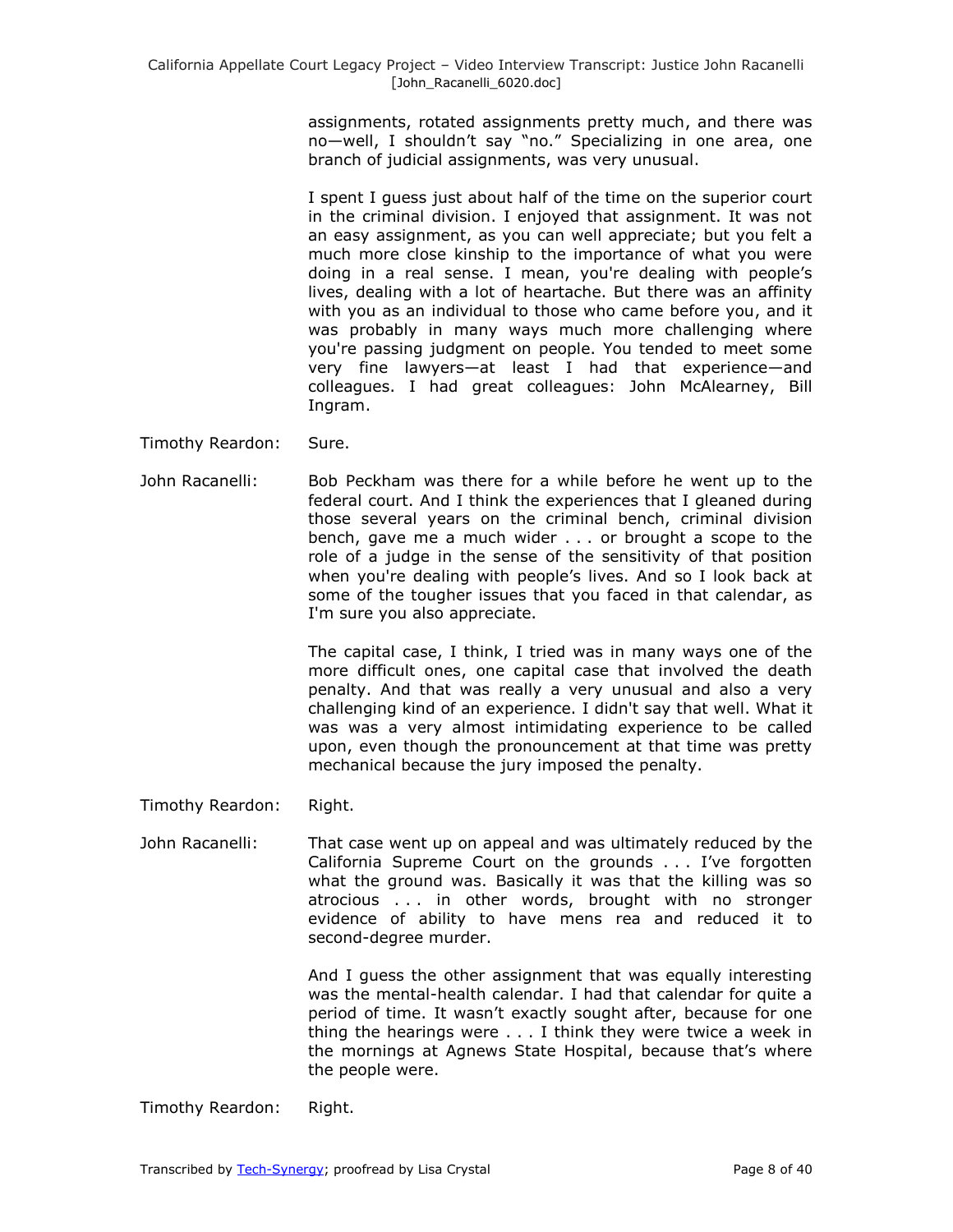- John Racanelli: And it gave you an insight into another part of society that was very challenging, interesting, but also very sensitizing—the kinds of people that were the individuals that were being involuntarily committed. And this was the beginning of the Lanterman-Petris-Short Act, in the days when they had 72-hour holds. So it was largely based upon testimony of two or three psychiatrists—occasionally lay witnesses, but usually expert witnesses. And we held court there, because they at one time were bringing these ill people from there to the courts. It just didn't make any sense. Why don't we go to where they are? So we changed the route.
- Timothy Reardon: That was the origin of the change, right to the hospital.
- John Racanelli: Right.
- Timothy Reardon: I think that's done now pretty regularly.
- John Racanelli: Routinely.
- Timothy Reardon: Routinely, yes.
- John Racanelli: It wasn't at the beginning. It was kind of strange, but that's the way it was. *[laughing]* And so those were the trial court experiences, mostly. I guess actually I sat in every department. Family court—I guess they called it domestic relations then. That's interesting. In those . . . also at that same time, there were assignments that some judges just didn't want to participate in the family court, and domestic relations was one of them. They didn't want to get involved in custody and those kinds of disputes. I mean, they didn't have all the same resources they have now today to help the trier of fact make those critically important decisions. But I enjoyed it. I found it very interesting, too, to have that kind of contact with social problems, and try to participate in solutions in dealing with family disputes and custodial issues.

#### $(00:25:15)$

And then I was presiding judge one year. If you want me to comment upon that, I will cheerfully do so.

Timothy Reardon: Yeah, that must have been a challenging experience. You were elected by your colleagues presiding judge.

John Racanelli: Right.

- Timothy Reardon: And just before you get into that one, let me just . . . you mentioned Judge Bill Ingram.
- John Racanelli: Yes.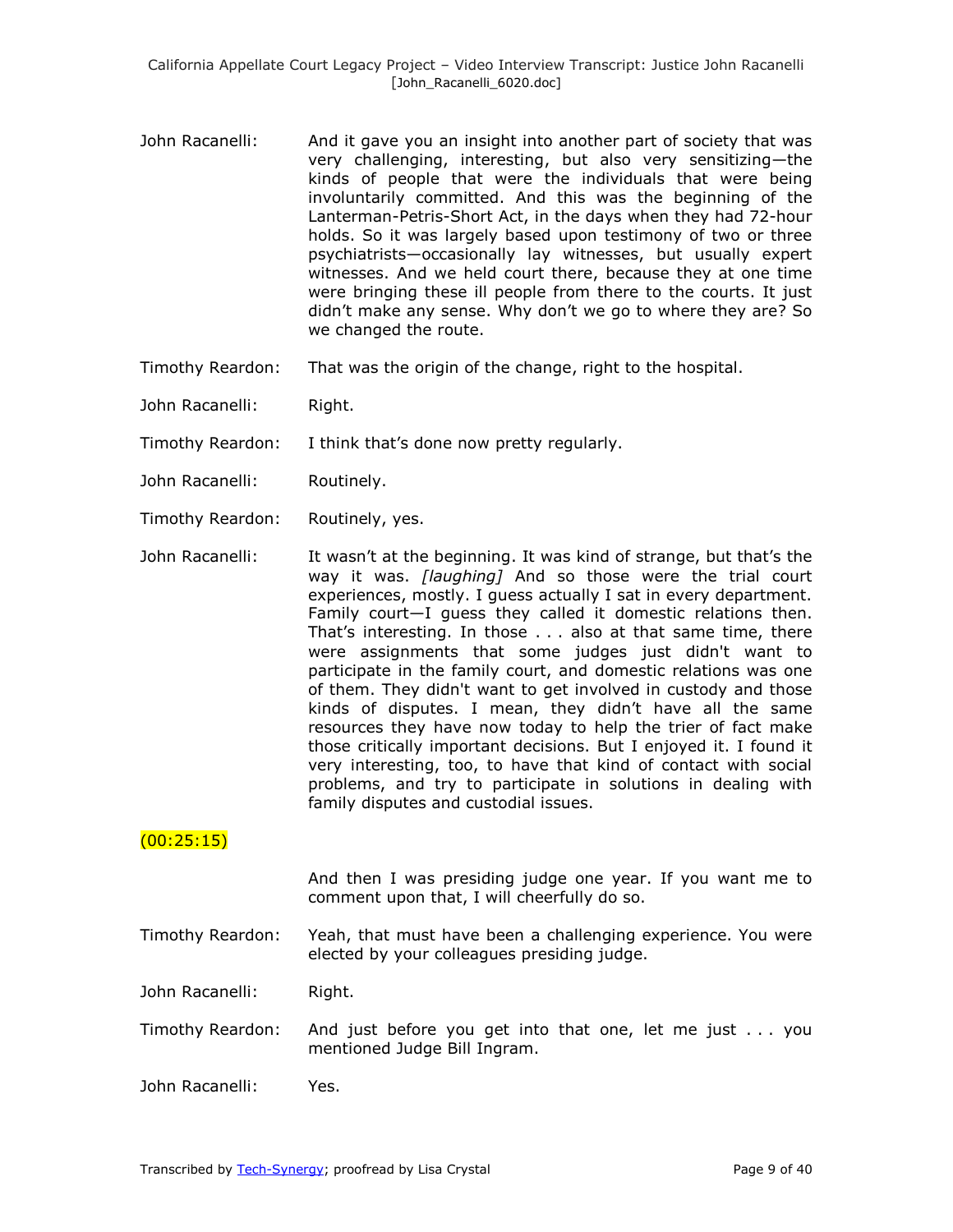- Timothy Reardon: And I know you're not going to remember this; but I had one brief appearance before you in the Santa Clara Superior Court in connection with a murder case on a change of venue from San Francisco, and fortunately you assigned the case to Judge Bill Ingram. And the matter was, let me just say, favorably resolved. So I just want to thank you for that, John.
- John Racanelli: Made a full circle. *[laughing]*
- Timothy Reardon: Yes. [laughing]
- John Racanelli: He was a great guy.
- Timothy Reardon: Terrific guy, and, yeah, a very easy judge to deal with, too.

But as far as the overall presiding judge position, did you find that challenging and rewarding? You said it was for a year, but—

- John Racanelli: Yes, it was a year; in those days it was rotating for a year, and sometimes others would serve more than one year. It was challenging, Tim, and actually, appreciate this. *[laughing]* The court then was about—if my memory serves me correctly it was about 18 or 19 positions, judges. I think now it's 40-something; it's one of the bigger courts. And lawyer friends would ask, "How does it feel to be the presiding judge of such a large court? You're sort of like the quarterback, aren't you?" I said, "You know, that's a good point." I said, "I am." I said, "I'm really the quarterback. And," I said, "the team is composed of 18 other members, all of whom are also quarterbacks." *[laughing]*
- Timothy Reardon: That's a very true answer. *[laughing]*
- John Racanelli: That was a kind of answer, right? It was an interesting experience serving in that capacity. Invariably you'd come to these issues. We met once a week as a court, we had lunch together. Most of the judges would show up—not always, but generally—and discuss things of common interest to the court as a whole. And they were very lively sessions, depending upon the issue. And one of the most critical issues and one of the most challenging issues was presented when the Angela Davis case was transferred to Santa Clara County, if you remember this case.
- Timothy Reardon: I remember that.
- John Racanelli: And I was presiding judge, and one of the burning issues at the time was who should be assigned to hear or try that case. And boy, everybody had an opinion on that one. And to me the solution was rather simple. I said, "You know, it's been . . ." Up to this point, the Angela Davis case, which venued out of Marin County, was being handled and supervised quite ably by the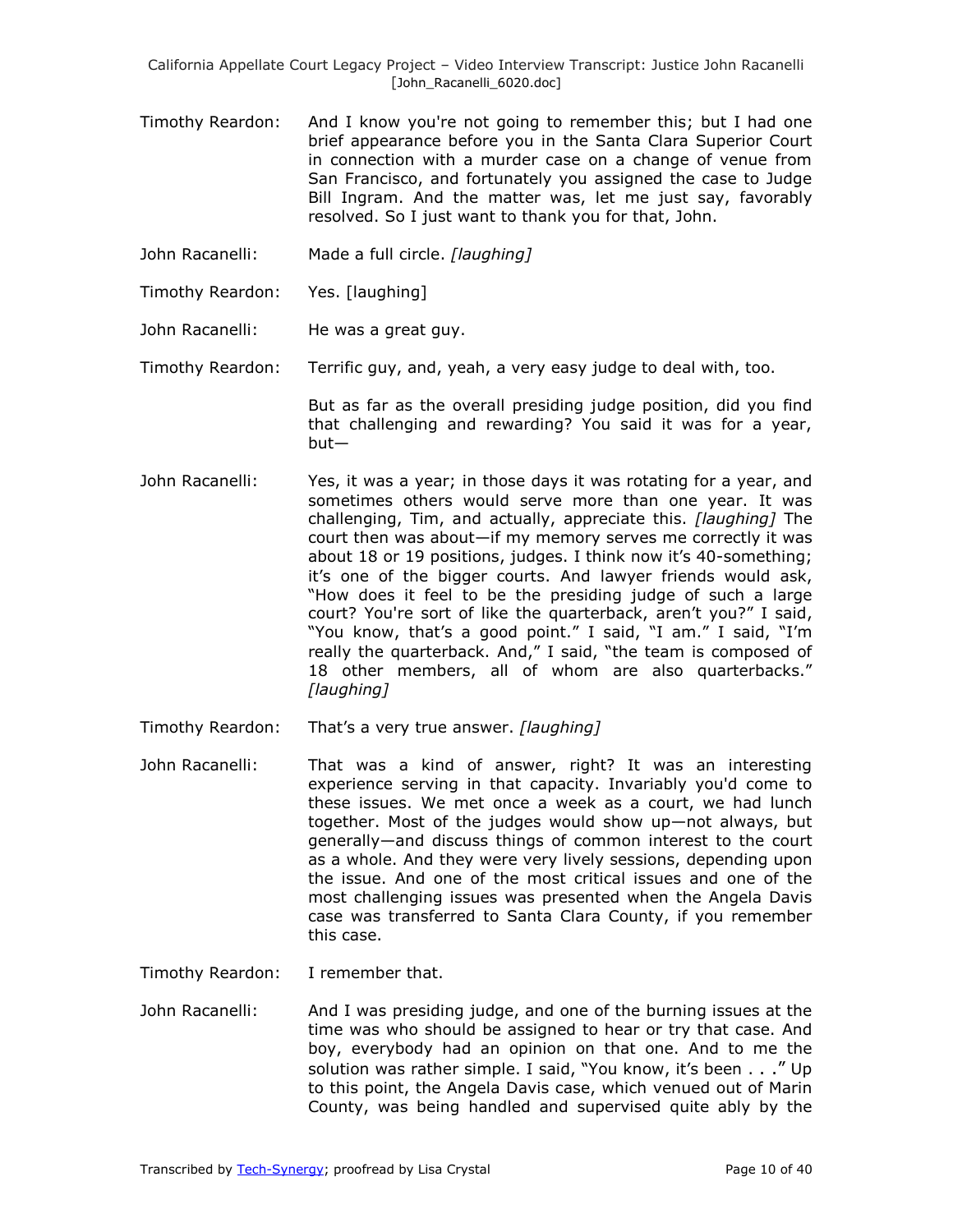> judge assigned by the Judicial Council up to that point. That was—oh, I forgot, Contra Costa County.

Timothy Reardon: Arnason?

John Racanelli: Dick Arnason, yes, Dick. Richard Arnason, both sides accepted him. I can't begin to tell you, though, the fierce debates we had about whether we should appoint one of our own, as opposed to continuing that; but this case was ours, this case commanded national attention, the eyes of the nation.

- Timothy Reardon: Oh, that's interesting. I never—
- John Racanelli: Well, it was . . . You can visualize it; if you can visualize. Of course, we didn't all come from the same political backgrounds, so that was a factor there in the background of this discussion that went on. So to me, it made eminently greater sense to just continue on with the same trial judge, whom the Judicial Council was willing to assign from Marin down to us and had been accepted by both parties.

There were other aspects to it, too, that were interesting. If I'm going on too long, just interrupt me. One was where the case should be tried. Well, first of all, there was no place to house her; they didn't have a suitable detention for a woman detainee, particularly one with some notoriety. And she was in custody in Marin.

 $(00:29:57)$ 

Well, we went back and forth as to what we should do, how we should go about that. We considered Palo Alto. If you remember, Palo Alto had a little branch holding cell up there in that building where the prisoner could come from the basement up to the courtroom, all inside; it was kind of a circular stairway or something. That was discussed at some length, and I can still recall to this day receiving a letter from a high official at Stanford University deploring that possibility, because it would attract all these undesirables to the city environs. *[laughing]* Well, it was never on the books, because it just wouldn't have worked; the courtroom was just too small and would not have accommodated the needs that that case required. And ultimately the county built a separate kind of detention facility, and made separate arrangements for the comment of the trial; it was very elaborate. They spent an enormous sum of money to do all that. And finally Judge Arnason did what made an awful lot of sense. He set a high bail, she posted bail, and she appeared. She didn't go anywhere. The case was tried, and she was acquitted.

Timothy Reardon: Right.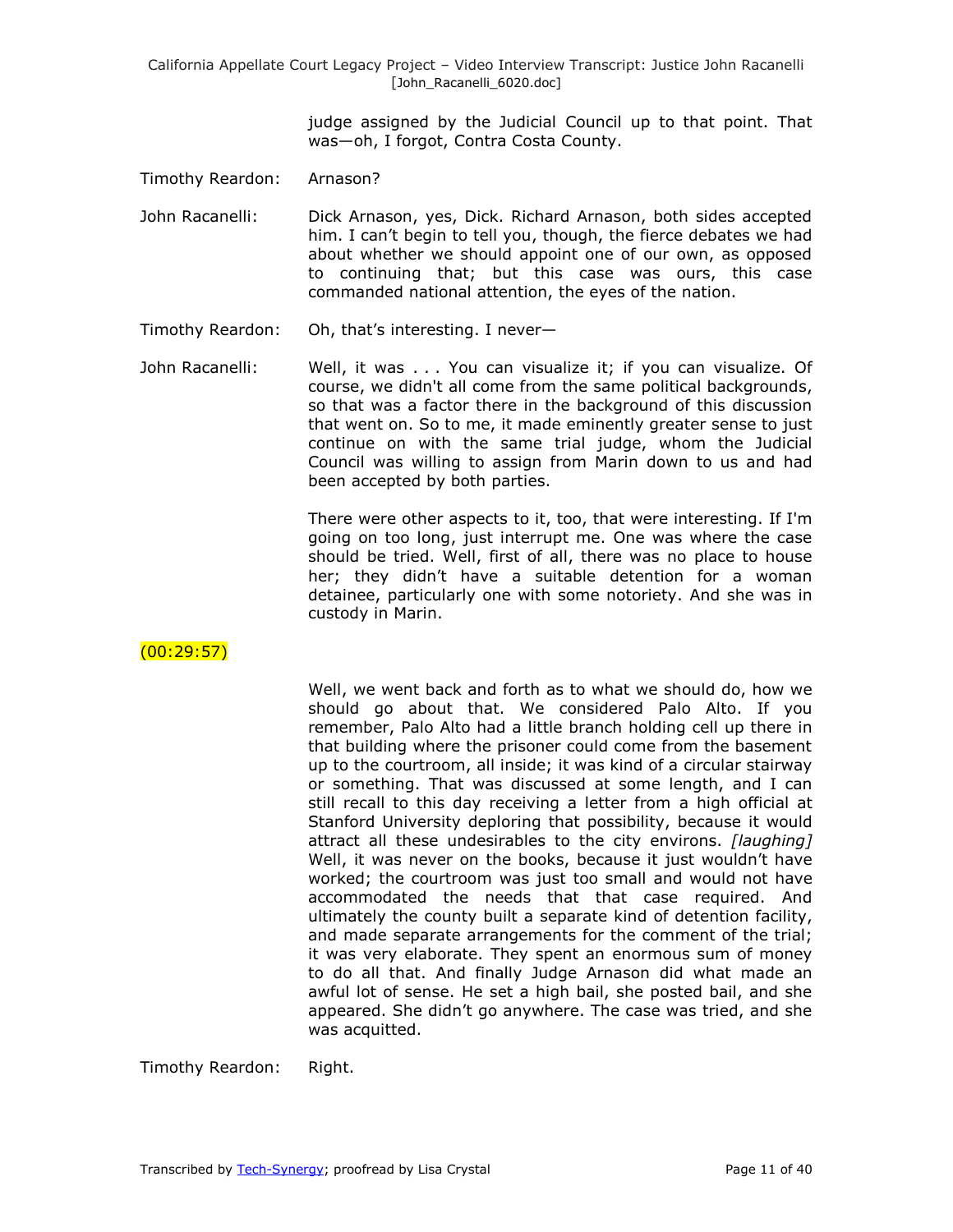- John Racanelli: But it was an event of some magnitude as to the disposition of that case and the management of that case, and I look back on it now with kind of mixed emotions. It was awfully demanding, and I was grateful when my term was over and I didn't have to deal with that case any longer. I think the case was tried in December, into January, and the term ended in December.
- Timothy Reardon: Did they use that security courtroom down there for that case?
- John Racanelli: Right. I think that's why they built it.
- Timothy Reardon: That's my recollection as well.
- John Racanelli: With the glass partition. And they still have it there.
- Timothy Reardon: Yes.
- John Racanelli: And it was a separate entrance from the county jail facility to that courtroom. I suppose that still exists, out on Hedding and First, heading straight. So that was a case of some variety. She now, as you probably know, is a professor of some distinction, I think at UC Santa Cruz.
- Timothy Reardon: I think you may be right; it was one of the UC campuses, I think, and so she's around and teaching in that capacity.
- John Racanelli: Justice Arnason, I think, is—I guess he's retired.
- Timothy Reardon: He's retired, but it's my understanding that he sits by assignment in Contra Costa County criminal branch and has been doing that for some time.
- John Racanelli: He's an outstanding judge and a wonderful human being.
- Timothy Reardon: Yes, he is.
- John Racanelli: If you see him, give him my regards. *[laughing]*
- Timothy Reardon: I certainly will, John. Well, from your comments here, I mean, it sounds like you enjoyed the trial court very much. Of course you were a trial attorney, so an easy transition of sorts to the trial bench. And just from your comments, you had quite a few interesting matters before you down there as a trial judge. When did you—was there a point in time when you thought that "maybe I should seek an elevation to the Court of Appeal"? Or was it just a matter of timing?
- John Racanelli: Well, of course it was a matter of timing and a matter of great fortuity and will in action. *[laughing]* I think a good many of us thought in those terms. You know, Tim, 13 years on the trial bench is a . . . It takes a good piece of energy out of you at the time, and I think the most difficult thing was managing the volume of cases. There were so many cases in metropolitan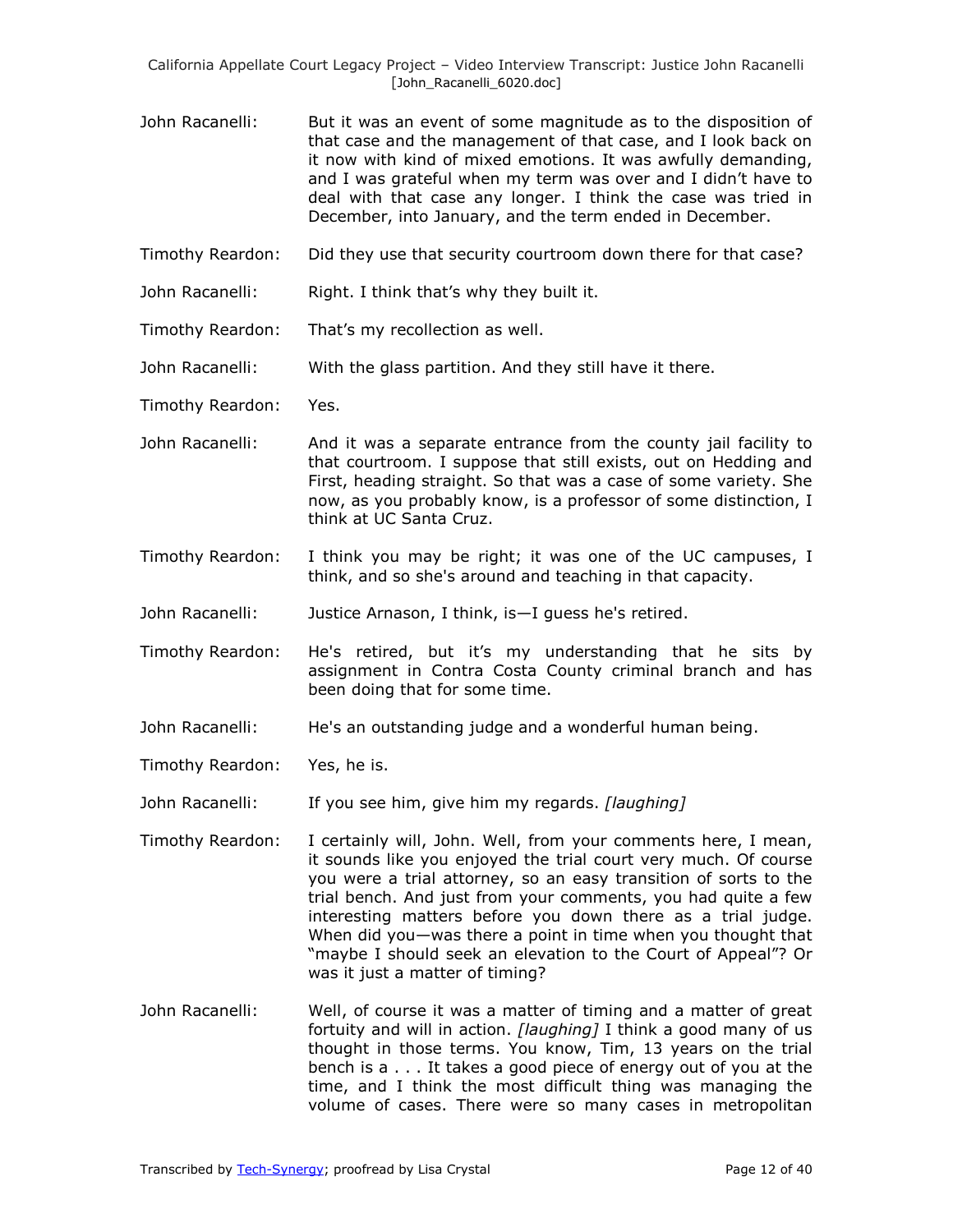courts like San Francisco, and Santa Clara had grown to I guess not quite where it is now, but it was quite a large court; it became a metropolitan court. And all of us I think must have had the feeling at one time or another that you really didn't have adequate resources to deal with the volume of stuff that was being . . . coming at you day in and day out.

I remember being on committees, judicial committees at some of the state functions, and saying what kinds of things should we be contributing to, ideas or suggestions to our legislators that impact the court. I remember that just the enactment of 1538.5, that one statute—which now of course is a routine statute—when that statute was enacted on suppression motions, it pretty much consumed 40 percent of our resources. It took all those out of the civil, nothing but criminal cases; that was the only way we could deal with this onslaught of cases with no additional, you know, manpower, or person power.

Timothy Reardon: I know.

### $(00:35:45)$

John Racanelli: And I said, there needs to be a way to communicate this information to the legislators effectively so that we can say, "If you're going to impose these additional burdens you've got to give us resources, because otherwise you decimate and really minimize the court's normal functions; it just tosses out of balance." And I think at that time it wasn't happening. I think now, of course, it's just the other way around; it's progressed admirably well where there is this input and these considerations are taken into account. But at the time, these changes take place that impact the court.

> So at that time it was really a one-sided kind of argument. There was a burden imposed without an opportunity to register any serious or strenuous objections or recommendations dealing with that problem. So I saw that while I was on the criminal division, and that creates lengthy trials. All the capital cases were lengthy trials, and some of the noncapital cases could consume resources for great periods of time.

> And it's interesting—I can comment upon this later—but the comparison between California and states like New York, where you don't have time frames to deal with. So they don't get terribly excited about big, long civil calendars, because there's nobody breathing on you, you're not gonna be dismissed, you're not gonna hear a lot of noises from the bar about your not being able to dispatch these cases more promptly.

> So there was that. And I think it's wonderful to see the evolution that's taken place since, where attention is paid and there's a real opportunity for particularly the trial courts and metropolitan courts to have that direct participation in the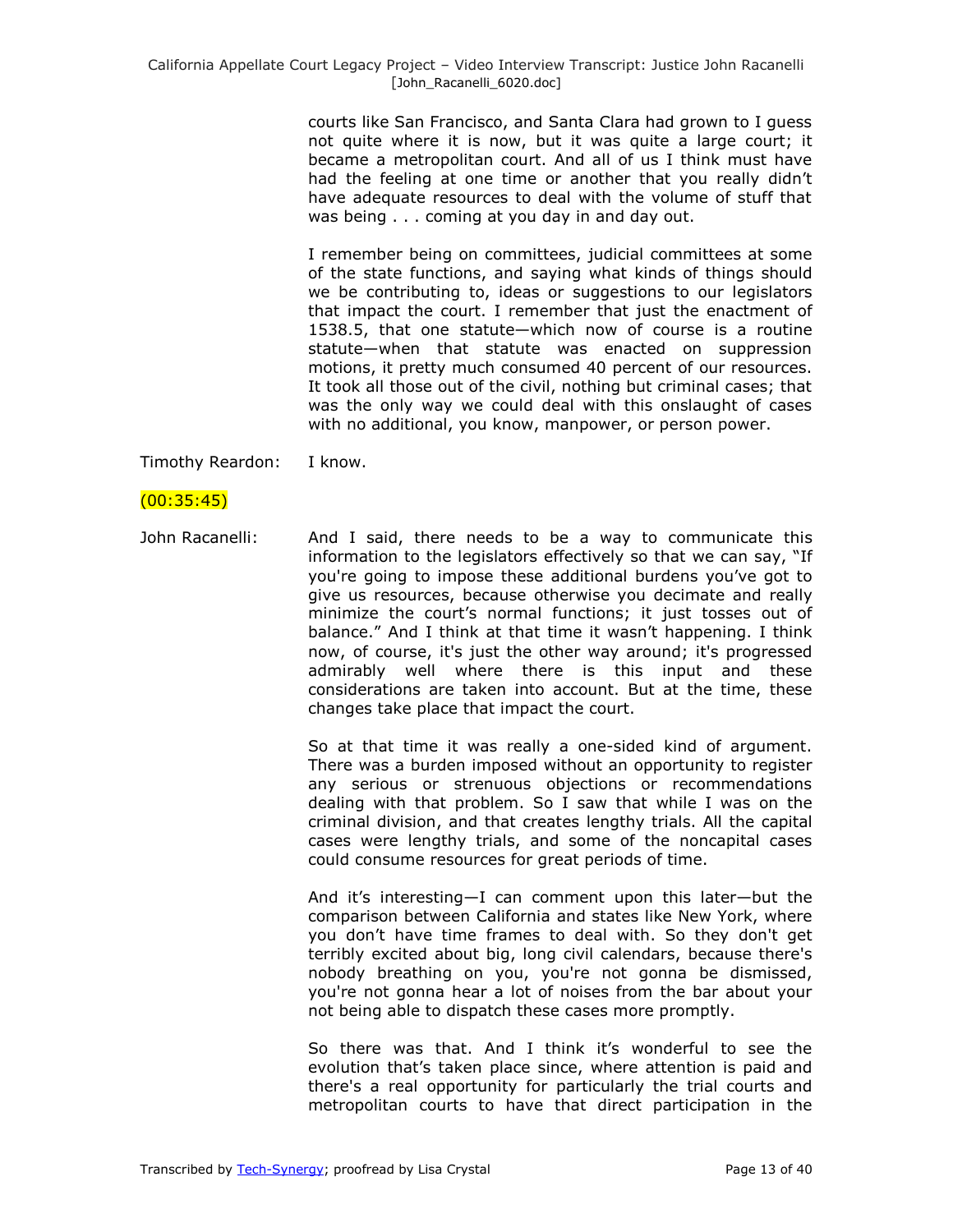> formation of legislation that impacts the courts at a time when it makes sense to have that input—at the outset. That didn't exist in those days, as I'm sure you would agree.

Timothy Reardon: Yeah. But I think it has had an impact in terms of getting the resources that are needed once these pieces of legislation do get enacted. So I think you should take some credit for accomplishing that job or making efforts to accomplish that.

John Racanelli: Mine was just a little pebble in the pool. *[laughing]* But there were a lot of pebbles being tossed in those days.

Timothy Reardon: That's right.

- John Racanelli: The . . . I had a comment here, but I have trouble reading my writing. Well, I guess we did cover that. I guess I was elected assistant presiding judge several years later; but that was shortly before I was elevated to the Court of Appeal, and I think that's where this question initially started. *[laughing]* And so there was a time when you really wanted to be a lawyer again. And of course the closest we could come to that—and I'm sure you would agree—was to be appointed to a reviewing court; you really got back to the law rather than becoming a case manager.
- Timothy Reardon: Exactly.
- John Racanelli: Not that you don't have case management problems at this level. But clearly you had more support by comparison; you have an opportunity to stop and to reflect, to think. How many times on trial court with heavy calendars have you said, "I can't spend more than five minutes for this case"? [laughing] "Don't have the time."
- Timothy Reardon: No, that's a different situation.
- John Racanelli: Entirely. So for me it was the right time, Tim. It was around 13 years, the halfway mark; the opportunity came, and I was delighted to be considered and to have that opportunity.

#### $(00:40:03)$

Timothy Reardon: So after 13 years on the trial bench, which is certainly a long time in the trial court, you were elevated. And it was—I think as you mentioned—by Governor Jerry Brown at that time, and that was to fill the vacancy that was created by the retirement of John Molinari . . .

John Racanelli: Right.

Timothy Reardon: . . . who was the presiding judge. So this would have been 1977, correct? And maybe you can just tell us a little bit about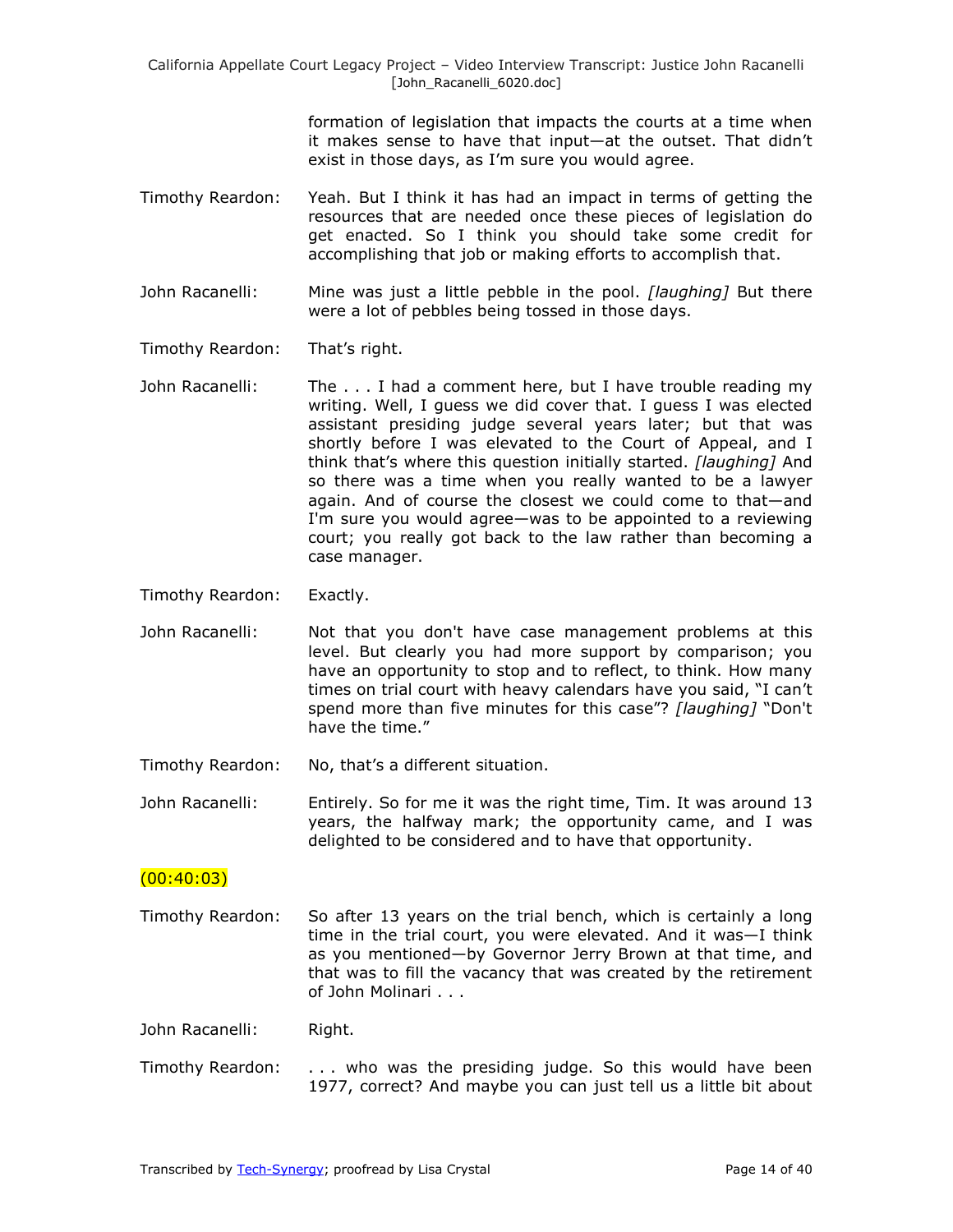who was in—the judges who were in Division One at the time you arrived in 1977.

John Racanelli: Sure. Two wonderful people: Dick Sims and Norm Elkington, wonderful people. I couldn't have been blessed more than to be assigned to that division with those two outstanding jurists that really were. They were both two different kinds of personalities, but equally extraordinary jurists in their grasp of the law, their fairness in their decisions, their participation in the decisions. I learned a great deal from both of them.

> Dick Sims didn't stay on very long, I think, after I came on. I think he retired about maybe a year or two; yes, he did, because Bill Newsom was appointed to fill his vacancy. So then it was myself and Bill Newsom and then Norman Elkington. And Norman was an outstanding individual. You know, Norman went on the bench, Norman went on the Court of Appeals at the same age that I did when I retired.

- Timothy Reardon: I've heard that story.
- John Racanelli: Isn't that amazing?
- Timothy Reardon: That is an amazing story. And did he . . .
- John Racanelli: Never lost—
- Timothy Reardon: . . . never formally retired?
- John Racanelli: Yeah, I think he eventually did; yes, he did, because I was there, I was still there when he retired. He was well into his 80s. And I think he was then grappling with some health problems. But he had . . . in all the time I spent as his colleague, as colleagues with Norman, he had full alertness, full knowledge of the law, his memory was clear. All he had to do was take a 10-minute nap during the day. "John," he would say, "let me have that 10 minutes and I'm okay." Nobody bothered him; he would lay for 10 minutes on the couch. And he remembered cases. I was awed that he had the retentive capabilities of a person much younger than his stated age. And he was a delight to be with, and he was a person of strong convictions. He could be persuaded, but he could also persuade. We had some very interesting conferences, as you can well appreciate.
- Timothy Reardon: His background, as I recall, was either from the district attorney's office and the U.S. attorney's—
- John Racanelli: He was Pat Brown's chief assistant DA when Pat Brown was DA; and then when Pat became Attorney General, Norman was selected by Pat Brown. I think he was his chief criminal assistant attorney general. And I think his track, I think he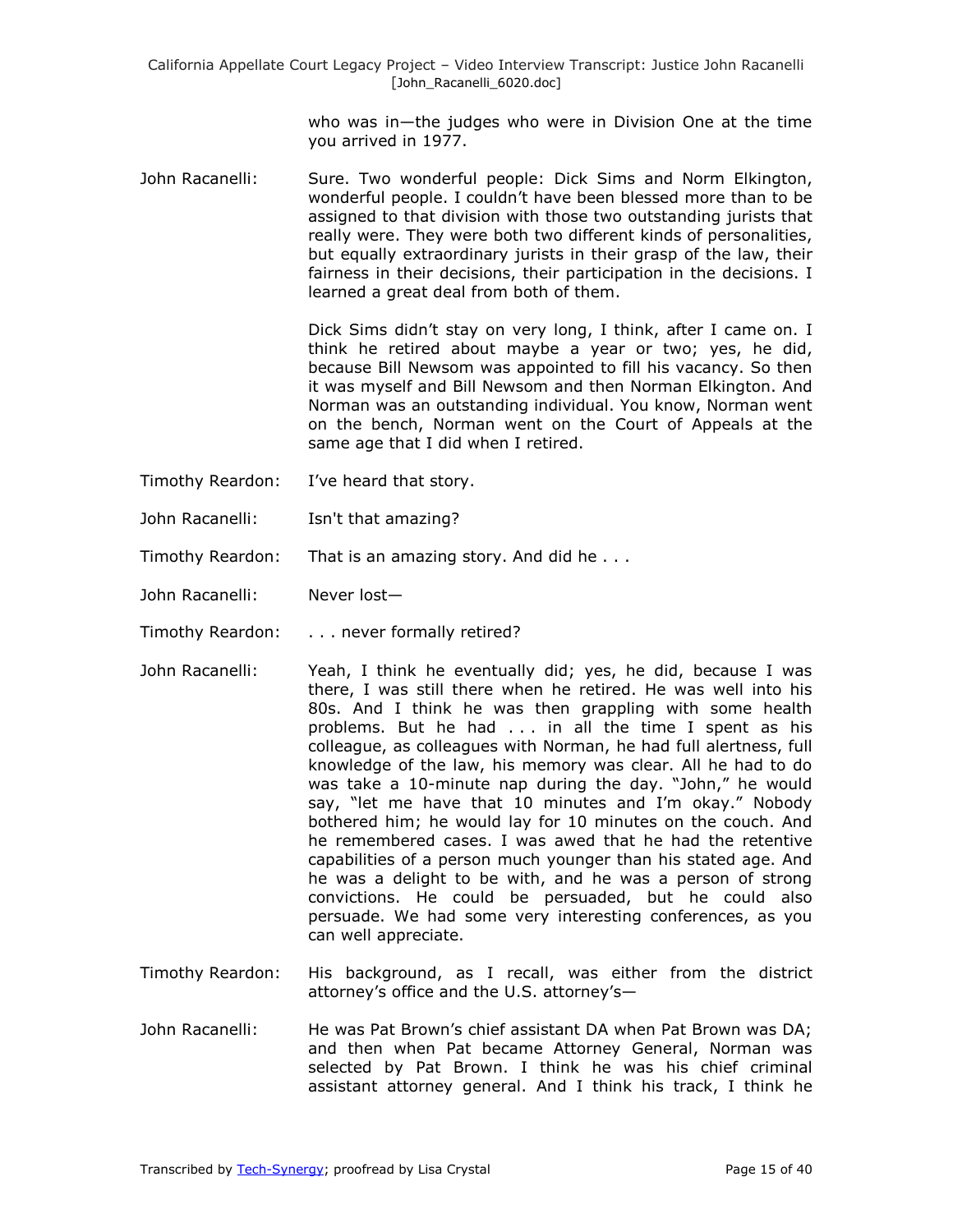> went to the superior court in San Francisco first; not very long, a couple of years.

Timothy Reardon: Right, I think that's correct.

John Racanelli: And then elevated to the Court of Appeal in Division—

- Timothy Reardon: And colleagues—
- John Racanelli: Huh?
- Timothy Reardon: I say, colleagues of yours in Division One, or former colleagues, still talk about Norm Elkington with some fondness, I might add.
- John Racanelli: He was one of a kind. He was very succinct. His opinions, if you'll notice, are very short and concise, very pithy, but very clear in the holdings. And he was an inspiration to me. There were some times we'd have some real vigorous conferences, as you can well imagine. *[laughing]* Sims and Elkington—and me, the new kid on the block, overawed by both of them. *[laughing]*

And I remember once we had . . . I don't remember the issue now; but it was shortly after I arrived there, and it was a vigorous debate going on about how would you rule in this case. And both of them were very impressive arguments. And I said, "Well, I'm just not sure." I said, "I need a little more time to reflect."

"Take as much time as you want. We'll send you a memo, and if you decide to agree with one of us, that will be the majority, and the other will be the dissent." And that's what they did.

#### $(00:45:10)$

They sent me proposed opinions; one went this way, one went that way. And I pondered over that for quite some time. I'm not sure which way I finally came down; but I tipped on one side, and I thought, "Wow, this is really a collegial process."

I enjoyed those days with those three. And then when Bill Newsom came on after Dick Sims retired—I mean Bill is one of a kind. He's a brilliant guy, a tremendous sense of humor, scholarly. And we had some interesting conferences. And Bill was very—as you well know, Tim—very erudite. And I think his background was English literature, I think in undergraduate; maybe graduate, too.

Timothy Reardon: Right.

John Racanelli: So he can quote obscure writers and authors. And one day he circulated a proposed draft and he had a long footnote, and it was in French. *[laughing]* "What does this say? Translate it for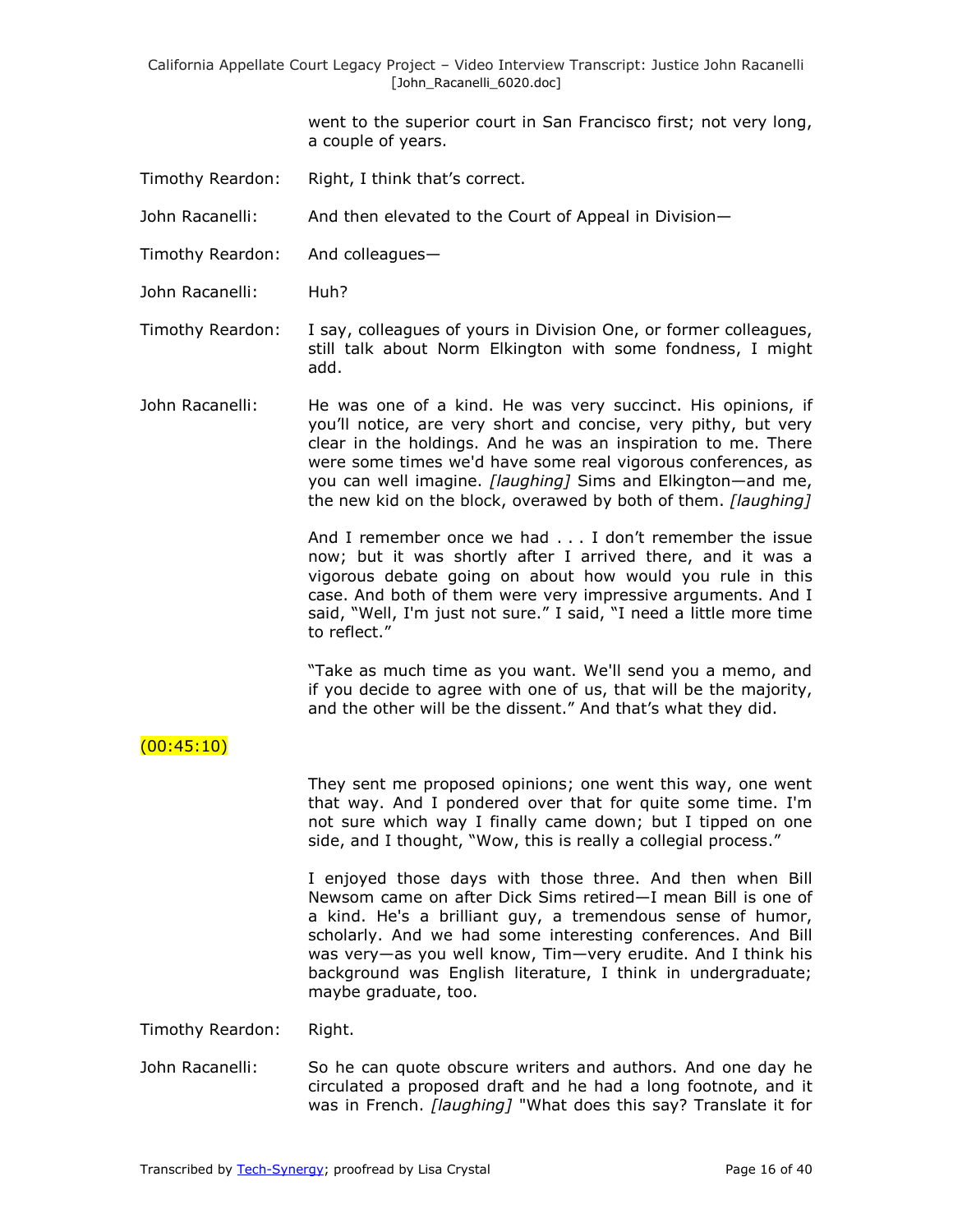> me, because, you know, I'm not signing something, Bill, that's exactly not what I believe." [laughing] "All right, John," he said, "I'll translate it for you."

- Timothy Reardon: But as you know, John, he very much wanted to do this interview. And we spoke with him, and he's over in the Philippines right now. I believe I saw in this morning's paper his son, Gavin, is over there as well. So he very much wanted to participate, and we'll be getting along with this project hopefully to interview him and—
- John Racanelli: Well, he'd be a wonderful addition.
- Timothy Reardon: Yes.
- John Racanelli: He's a great storyteller.
- Timothy Reardon: Maybe we can bring you back as the interviewer.
- John Racanelli: That'd be great. *[laughing]* Then I guess to round that out, then . . . As you know, Tim, at the time there were only four divisions, and there were three judges per division. But it soon became, I think shortly after became . . . The Legislature added one position to each of the four divisions, so then it became four-person divisions. And the Fifth didn't come into being until—oh, gosh, I tell you, it was before Deukmejian became Governor; so that would have been—
- Timothy Reardon: Sometime in the '80s, late '80s.
- John Racanelli: '82? I'm trying to think. Let's see, Reagan was eight years, '66 to '74, and then Brown was '74 to '82. So it would have been the latter part of '82.
- Timothy Reardon: Was that created as a three-judge court?
- John Racanelli: It was created as a three-judge court. The three-judge court, it was challenged.
- Timothy Reardon: That's right.
- John Racanelli: It came up before the First, who wrote a *per curiam* opinion.

Timothy Reardon: *[laughing]* Yeah, I remember there was a bit of controversy associated with the creation of the division and filling the—

John Racanelli: Had to deal with the pivotal point or issue—a kind of a precedent as I reflect on it now—where the argument was that you couldn't appoint these judges now because there was no presiding judge, which is one of the three people.

> And the Fifth—how did that work?—it was because it lacked . . . Darn, the memory's a little hazy. Anyway, there was an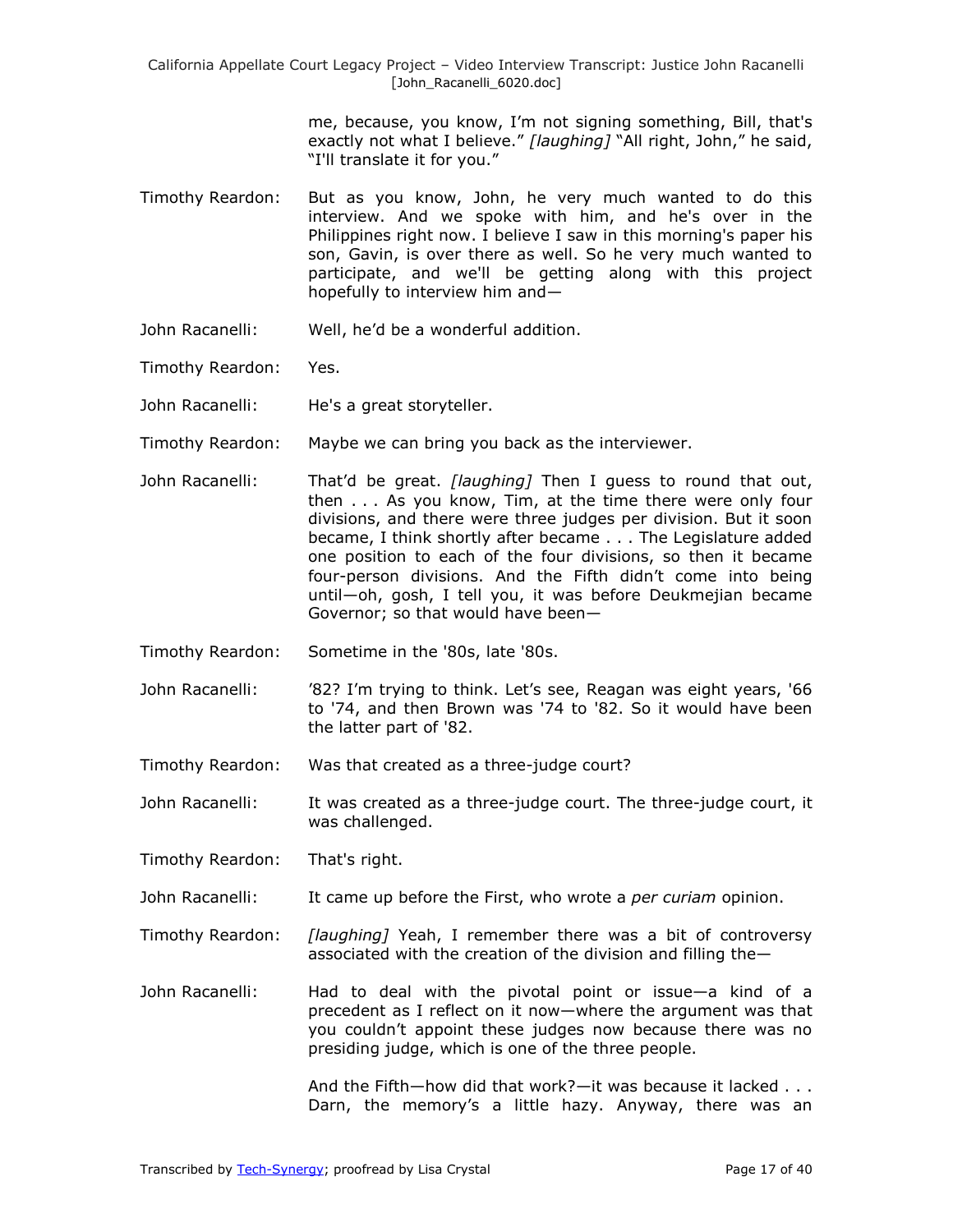argument that the Governor couldn't appoint those three judges because they couldn't meet the minimum constitutional requirement of the appointment process, because there was no presiding judge. Well, there couldn't be, because it was a new division. *[laughing]* And we held otherwise in a *per curiam* opinion. And so Harry Low . . . who was the third one?

- Timothy Reardon: Don King? Was Don King part of the original three?
- John Racanelli: Don King, Don King, yeah. Who was it, I don't know the next one.
- Timothy Reardon: Was it Zerne, Zerne Haning?
- John Racanelli: Zerne; Zerne, yeah.
- Timothy Reardon: Sure, okay.
- John Racanelli: Zerne, yeah. They were the three. They were the grateful recipients.
- Timothy Reardon: Oh, I can imagine. *[laughing]*
- John Racanelli: And a wonderful addition to the court as a whole. So those were the personalities at the time. And we had the central staff, Lee. I don't recall Lee's last name.

Timothy Reardon: John, Johns.

- (00:50:00)
- John T. Racanelli: Tully John. He was a great guy, he was a hard worker, and he did a super job, I think, as head chief of the attorney central staff. At that time, too, that was just about when the concept of doing more by the court opinions, by the sheer volume of cases . . . Most of them were nonpubs.
- Timothy Reardon: When you joined the court, were there . . . in terms of research attorneys, did each justice have one?
- John T. Racanelli: One.
- Timothy Reardon: And then it was expanded.
- John T. Racanelli: It expanded to two, and I'm trying to think when that was. I think it wasn't right away, Tim. I think it was a matter of a few years before we had two permanent law clerks, and I was grateful because the volume had increased. As you'll appreciate when you came on the court, you needed to have a minimum of two, and that barely kept your nose above the water.
- Timothy Reardon: The volume was increased.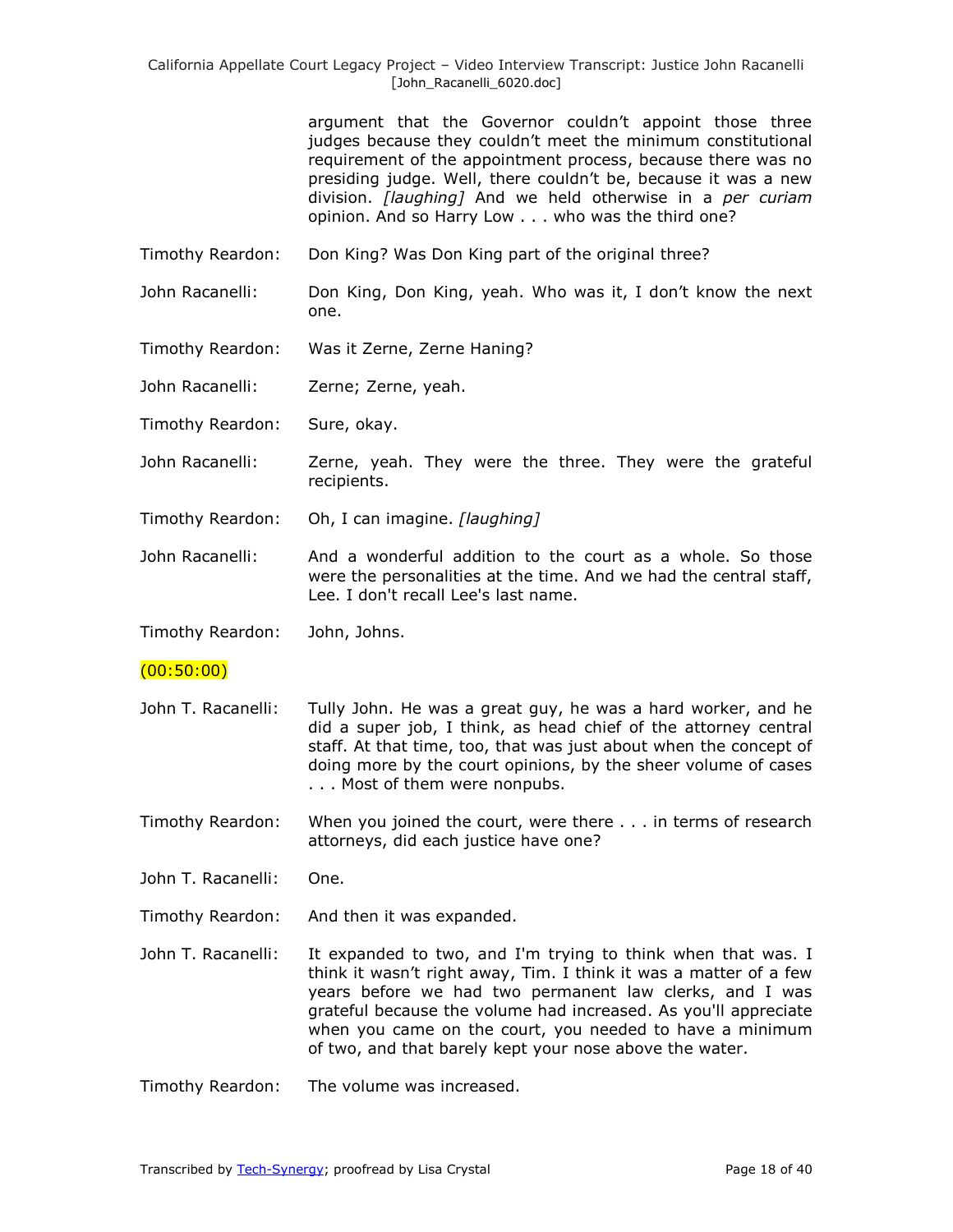John T. Racanelli: The volume was really challenging.

Timothy Reardon: Let me just ask; I'm just getting my dates straight here. From 1981 to '87, then, you served as the administrative presiding judge for the First District Court of Appeal, basically the head person in terms of administration.

John Racanelli: Right.

Timothy Reardon: And I don't recall who you succeeded.

John T. Racanelli: I think it was Wake Taylor.

Timothy Reardon: Okay.

John Racanelli: I think Justice Wakefield Taylor was my immediate predecessor, and also a very wonderful human being, very helpful to me. I was sorry to see him retire when he did. He was very amicable and very helpful. Went out of his way to assist new judges, to accommodate them and try to help them with their immediate needs, help assist in finding good staff people. Wake was an extraordinary individual. So I succeeded him as administrative presiding judge. I'd forgotten I had that six years, I guess; yeah, six years.

- Timothy Reardon: You did. Were there any particular problems that you encountered when you took over as the APJ?
- John T. Racanelli: I suspect one of the problems that I encountered, I still encounter. That is, how do you administer to a whole slew of equals—on policy issues, particularly? *[laughing]*
- Timothy Reardon: When you made that prior reference, I knew that would lead into this APJ situation as well.
- John T. Racanelli: Even more so. Then you had not only the whole complement of the court, but you also had five, four presiding justices, who had their own ideas about policies that may have impacted their division.

Timothy Reardon: Right.

John Racanelli: So we had some woolly discussions from time to time, and we met . . . I don't know how often we met, I think maybe once a month as a court as a whole. And I would meet presiding judges from time to time. The Chief Justice then, too, had a practice, I think, where she not only met with some or all of the administrative presiding judges in the state, but then also met with a lot of the presiding justices of each court, which I think was very constructive, with some very spirited discussions, I might add.

Timothy Reardon: The Chief at that time—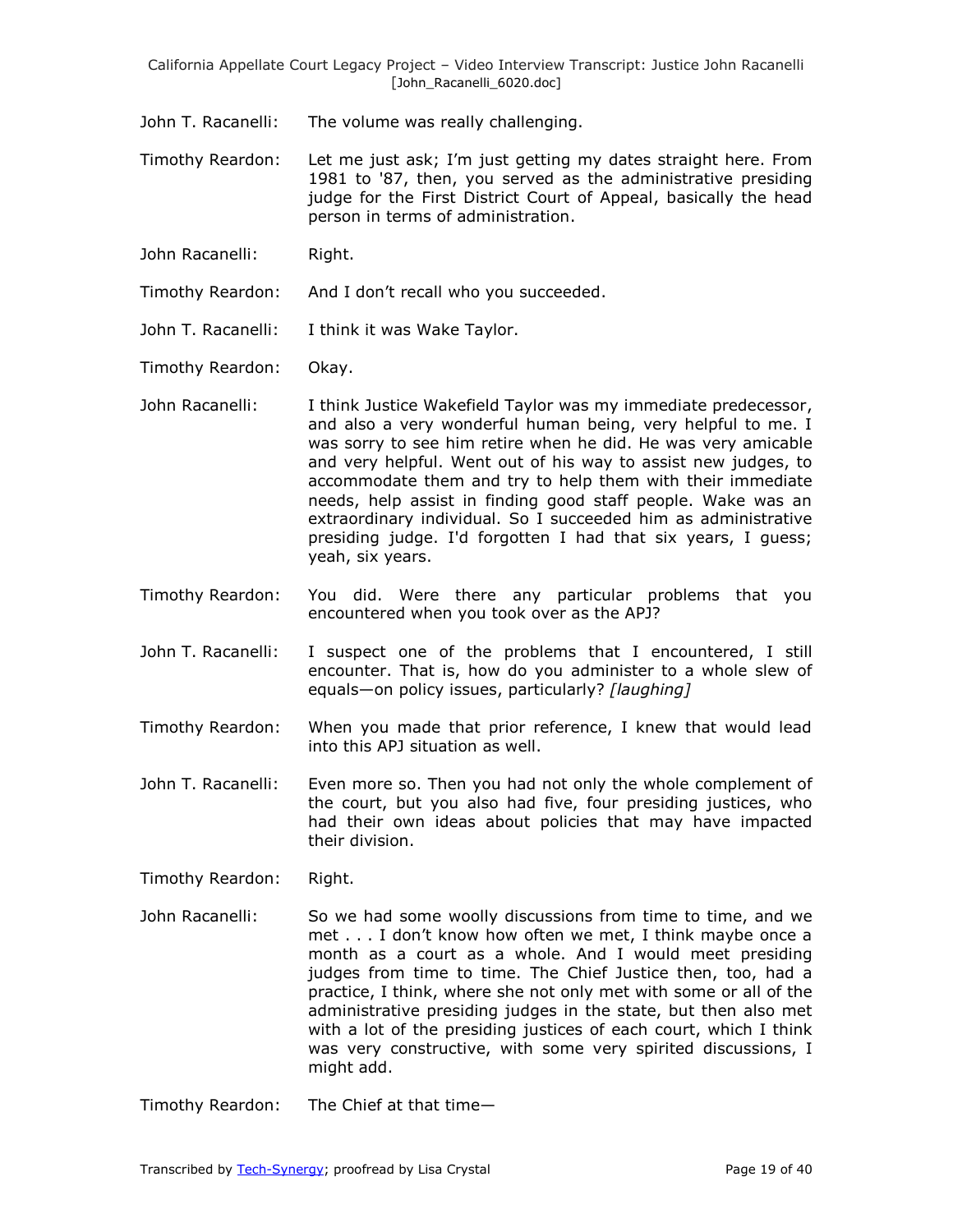John T. Racanelli: Was Rose Bird.

Timothy Reardon: Rose Bird, okay.

John T. Racanelli: When I went on the bench Don Wright was Chief, and so she succeeded Don Wright; that's right, she succeeded Don Wright when he retired. I guess, you know, it was a new concept. But the rule probably still reads today as it did then, a sort of general assignment of what you're supposed to do as an administrative presiding judge. I guess the thrust of it was to try to develop a cohesive, unified approach to administrative issues, problems, and solutions. We didn't have at first a fulltime, paid assistant. I think one of the clerks of the court was assigned to sort of help me administer routine things—you know, resources, helping to make our contribution of preparing the budget to give to the Chief Justice to be included in her statewide budget.

#### $(00:54:57)$

We did develop some . . . we were successful, I think, in developing as a result of these collegial proceedings with every judge participating some pretty good practical policies that uniformly impacted each court, so you didn't have five little, separate courts within the same one-court structure. I think we also inaugurated the concept of—if memory serves me—of the expedited calendar, calendaring process where we brought the lawyers in, had discussions to see if there was alternative ways of dispute, resolving the appeal without going ahead with the full briefing process. And had some modest success; I'm sure now it's been highly perfected.

- Timothy Reardon: I'm not sure of that. *[laughing]* But we do have a mediation component now, which has to be . . . well, in certain cases they are now according to criteria set up for mediation, and it's done by a separate mediator on the court.
- John T. Racanelli: A separate—one person?
- Timothy Reardon: One person, and then he has volunteers from the bar to come in and act as the actual mediators, and that has had some success. I don't have all the facts and figures with me, but—
- John T. Racanelli: It made a lot of sense; the federal courts have been doing it for years.

Timothy Reardon: Right.

John Racanelli: I'm trying to think of what major changes took place during my term as administrative presiding judge. They were largely I think probably procedural implementations. I think we probably made contributions relative to discussions concerning changes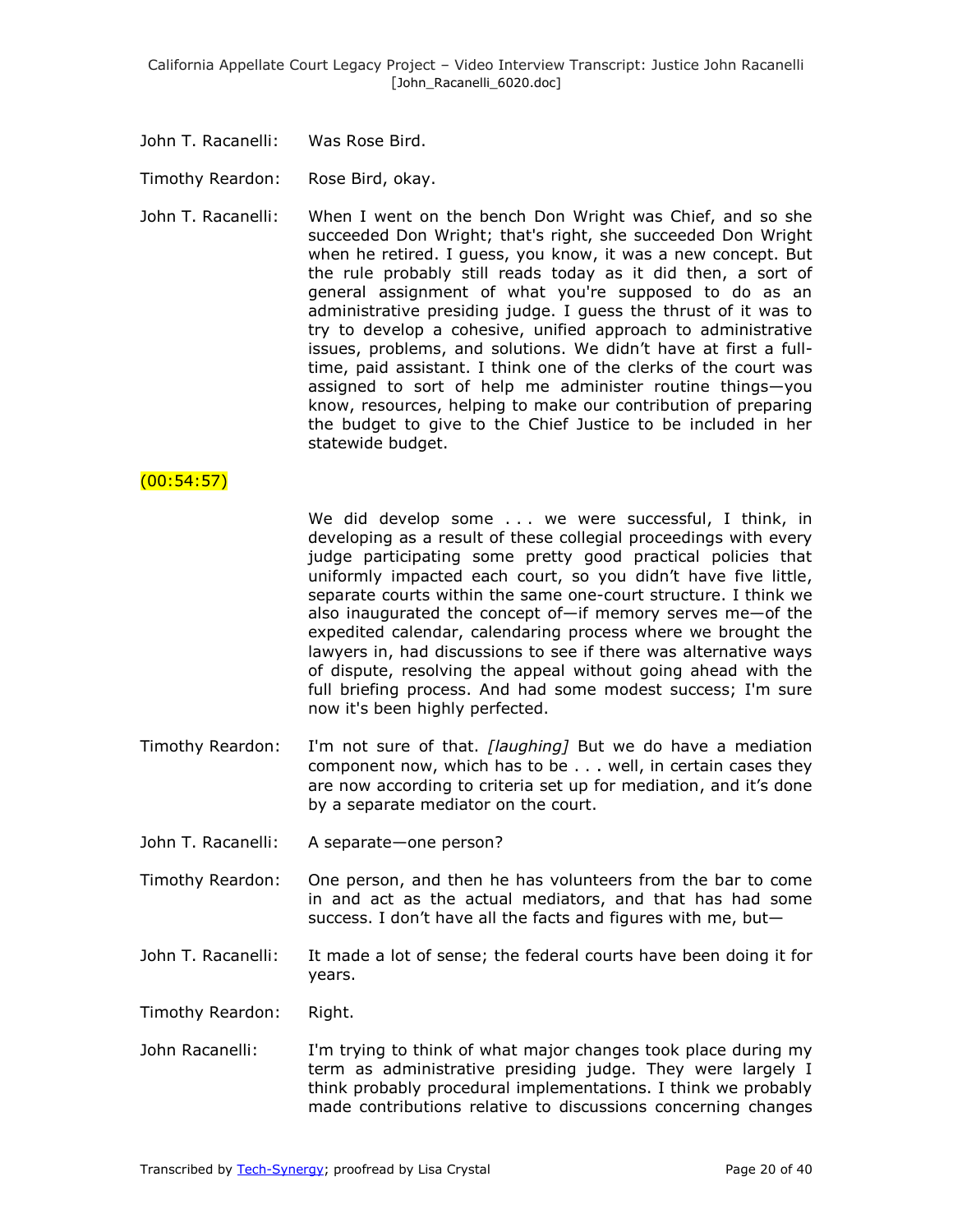in the rules of appeal; but, you know, no one achievement stands out, Tim. It was largely a perfunctory kind of an assignment. I think it was before we got into the fast track and did the transition.

Who succeeded me? Darn, the presiding judge of Division Three.

- Timothy Reardon: Who succeeded you?
- John T. Racanelli: Yeah.
- Timothy Reardon: Carl Anderson?
- John T. Racanelli: Carl Anderson.
- Timothy Reardon: Yes.
- John T. Racanelli: Okay. Anyway, it was about that time after the legislative changes in the statute to endorse the concept of speedy trials we got into that fast-track thing.

*[Interrupted tape]*

And I think we left off on the makeup of the divisions. Joe Grodin came on. I'm trying to think. Joe Grodin was the fourth, I guess. I think he got the fourth.

- Timothy Reardon: Division Five.
- John T. Racanelli: No, I mean in Division One; he was in Division One at first.

Timothy Reardon: It was in Division One. All right, okay.

- John T. Racanelli: And then—I'm trying to think. Oh, when Wake Taylor retired, Joe then, the Governor appointed him presiding judge of Division Two, which is where he was when he was elevated to the Supreme Court. And who succeeded him? I guess Tony Kline, right?
- Timothy Reardon: Yeah, Tony ended up as the PJ of Division Two.

John T. Racanelli: So it must have been Grodin's vacancy.

Timothy Reardon: Probably.

- John T. Racanelli: So that was pretty much the composition of the court. And it's still the same, four fours and one three.
- Timothy Reardon: We have with the five divisions, now we have four in each.
- John Racanelli: Four?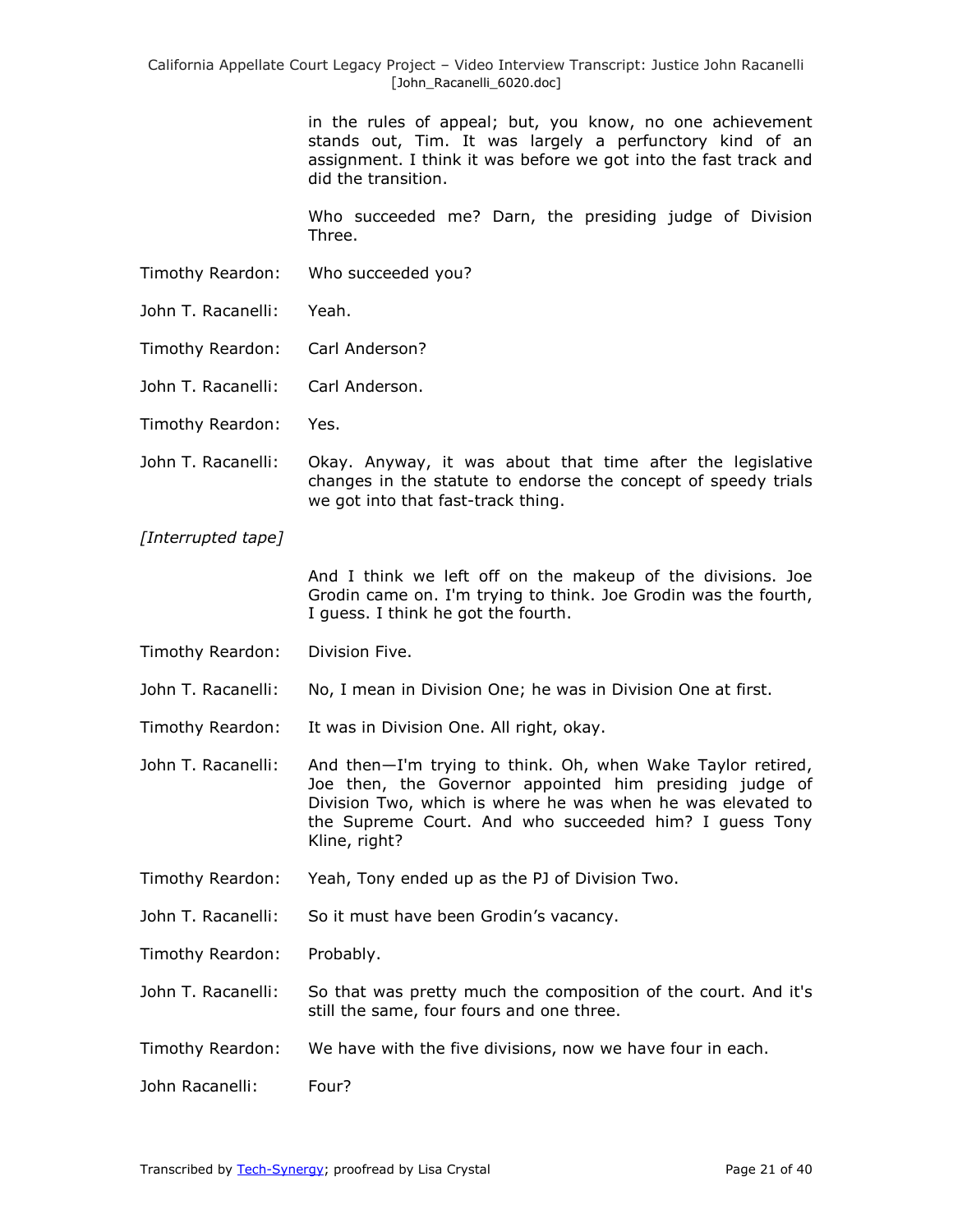- Timothy Reardon: Of course there's a vacancy at the present time in Division Five with the retirement of Justice Tom Stevens, who came quite a bit after your retirement, but—
- John Racanelli: Yeah.
- Timothy Reardon: So they're in the process of trying to fill that vacancy.
- John T. Racanelli: Barbara Jones, is that ...
- Timothy Reardon: Barbara Jones's division, correct.
- John Racanelli: Yeah.
- Timothy Reardon: John, I was going to ask you, in addition to the administrative presiding judge—as I think we've mentioned—you were the presiding judge of Division One for many years. And just doing a little research on this, during your time as the presiding judge of Division One, you authored—this may set some sort of record—over 500 . . . Strike that, over 200 published opinions; 500 probably would set a record.
- John Racanelli: Right. *[laughing]*
- Timothy Reardon: But 200 published opinions. And I'm not going to ask you to go through each one of them at this time. *[laughing]* But is there one or two that kind of stands out in your mind with respect to authoring these published opinions?

### $(01:00:07)$

John T. Racanelli: Yes, there are, and, I must say, I appreciate the court's library reference service; it's very helpful material they sent to jog your memory, and Lord knows we all need the help with a memory jog as the years roll on. *[laughing]*

> There are a handful. And by the way, I thought that 203 was a small number, given the number of years; but I guess it really isn't. And I computed it out; I think we're probably averaging and I won't ask you what you're doing now, probably a lot more—I think we were probably averaging, participating, writing eight cases, eight to nine cases a month in those days, not counting extraordinary applications.

- Timothy Reardon: Right, there was.
- John T. Racanelli: And so if I published 203, that's about a publication rate of around 10 to 12 percent, which is not low, I guess.
- Timothy Reardon: No, it isn't.
- John Racanelli: It's not low.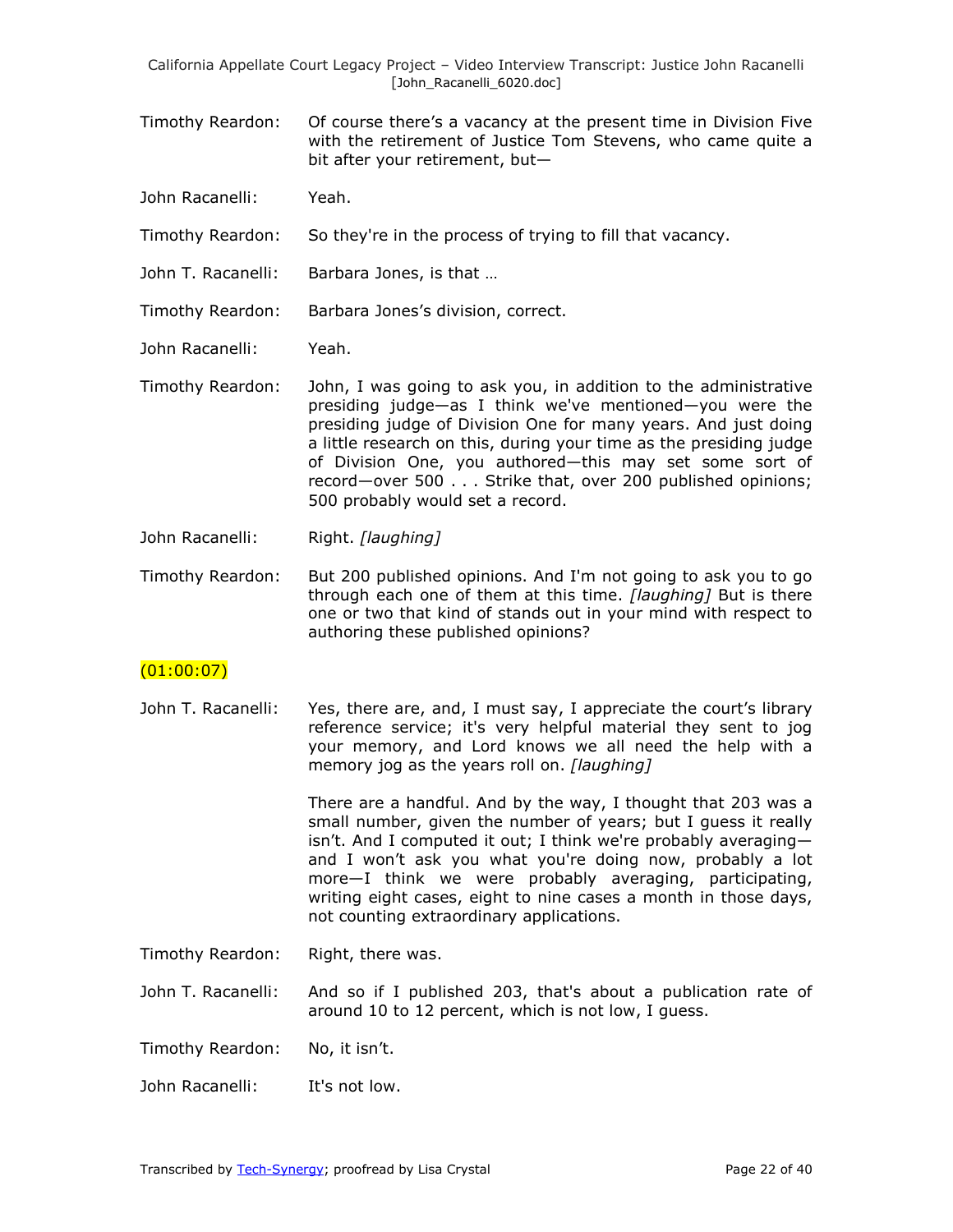- Timothy Reardon: In fact, I think the stats would show about the same amount of opinions filed per month. I think there seem to be more published opinions now than I think probably in your time, but—
- John T. Racanelli: So it still continues as to having more publication. Having less publication . . . I was a believer in having less publication, because so much of it was—you know, didn't involve new principles, new earth-shaking considerations; and because as a matter of right you're going to get not the kind of trailblazing applications or cases each and every month. *[laughing]*
- Timothy Reardon: No, I think that continues to be at least the view of the First District with respect to publication.
- John T. Racanelli: Makes a lot of sense. I can recall lots of debates about we weren't publishing enough, people have a right to know; and you'd just hear the differences in approach as to whether the publication's rate should increase.
- Timothy Reardon: Well, that debate still goes on.
- John T. Racanelli: It still goes on.
- Timothy Reardon: At the present time.
- John Racanelli: The Chief Judge then, she was on that side.
- Timothy Reardon: I see. Okay.
- John T. Racanelli: There should be more debates, more accountability, by publicizing and publishing what you did.
- Timothy Reardon: Sure.
- John Racanelli: So it's interesting. It doesn't surprise me that today it's still continuing. *[laughing]* But anyhow, in that I think there probably are two or three that really stand out in my memory. Probably the first and foremost is the water case, the so-called water case. That was in the mid-'80s. That was a case involving the United States against the State of California Water Resources Board. There were many water agencies involved, regional water agencies; I think they consolidated about 14 appeals in that one case.

The trial record was so voluminous; it was tried in San Francisco, as you probably remember. I think he's no longer with us, I understand, the trial judge. I want to say Figone; I think it was Figone who tried the case. And this is the only time I had this experience; the trial record was so voluminous, I was told that it filled up an entire anteroom with boxes of transcripts that he couldn't . . . There was no way he could go through it alone, and he didn't. So he just ruled on . . . had the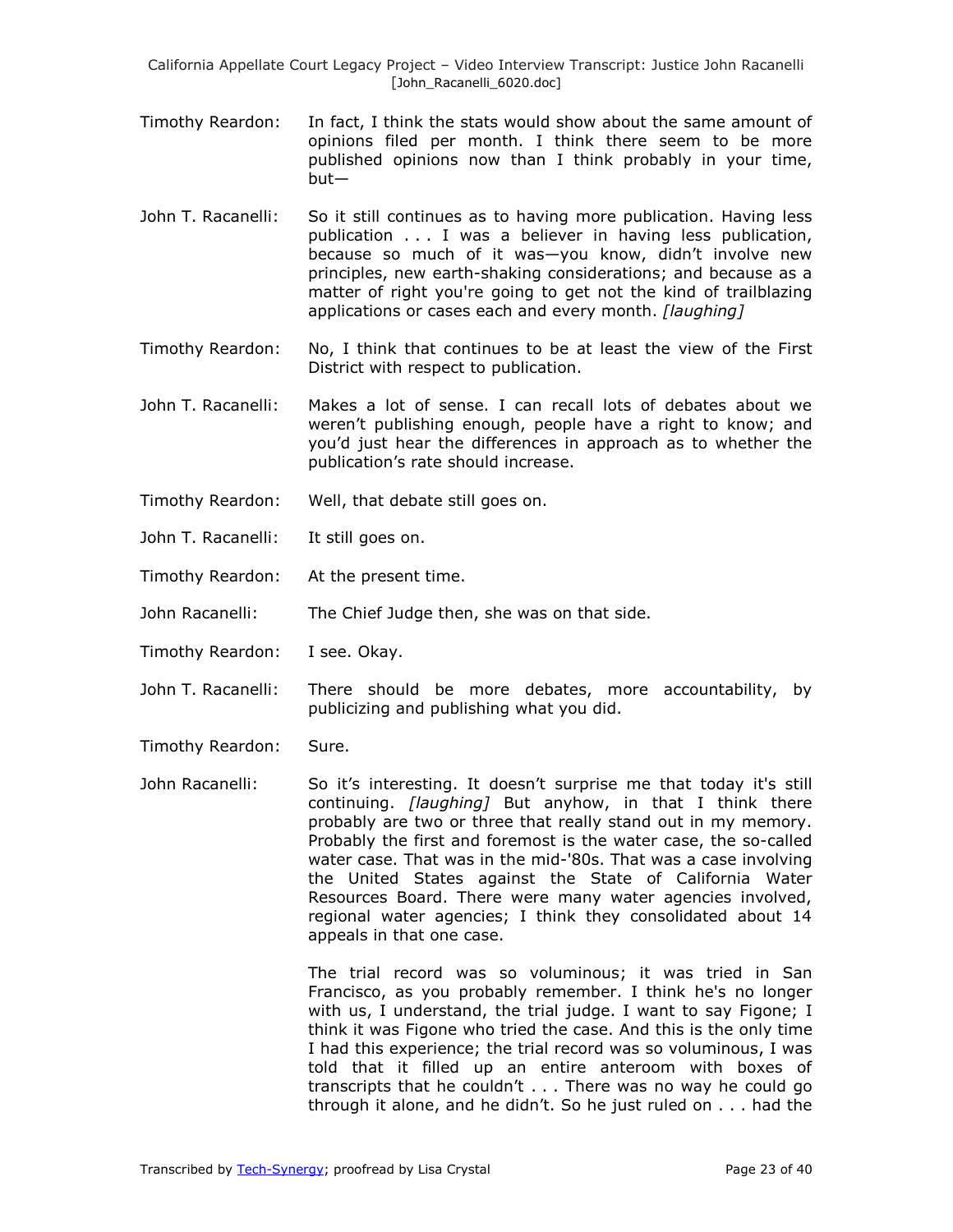lawyers brief the pivotal questions of law and he decided only the questions of law, and that's how it came out.

I think I spent—my researchers spent—the better part of six months on that one case.

- Timothy Reardon: One case, yes.
- John T. Racanelli: And it's always intriguing, because on the record it only shows as one case. *[laughing]*
- Timothy Reardon: Yeah, that's right. *[laughing]* In the stats, yes.
- John T. Racanelli: Then Susan Miner, who was my chief researcher—she was a great, wonderful person, good researcher, good lawyer—spent a good chunk of her time just on that one case. And we ended up . . . what we had to do because it was so voluminous, the issues that we dealt with in briefs; I forget the briefing. I don't remember. It was several hundred pages, all those parties' briefs; and there was a bunch of amicus briefs. And we had to take it in stages. And so we did the memo, we'd cover the first phase. A couple of months down the road, we got the second phase.

So by the time we got to the hearing—to which we assigned over a day of oral argument to accommodate all the parties that were involved, mostly public agencies—then we heard the case and decided it unanimously and it held up. The hearing was denied; it's still on the books, as a lot of cases. That was 1986. And really, what it amounted to was, the first time . . . it was a very lengthy opinion, as you can imagine, to pull together all of these disparate provisions of the Water Code dealing with the various resource agencies that played a role both in management and the oversight of the use of water in the state and counties and the districts up in the mountains. That's the first time it happened.

## $(01:05:53)$

And the Water Resources Control Board wasn't very old at that point, and they were struggling to implement as a mandate by statute to have a water policy on both quality and control of supply. And there was a clash between the state and the federal government as to whether the state had any right to control the federal. But they had the Friant Dam. And they had Shasta—I don't if they had Shasta, but they had Friant Dam.

So they were very much involved in the water distribution, because they were the ones who had issued all these 40-year contracts to the Central Valley and to the agricultural community down there where most of the water was going. And they resisted it, and they always claimed that they stayed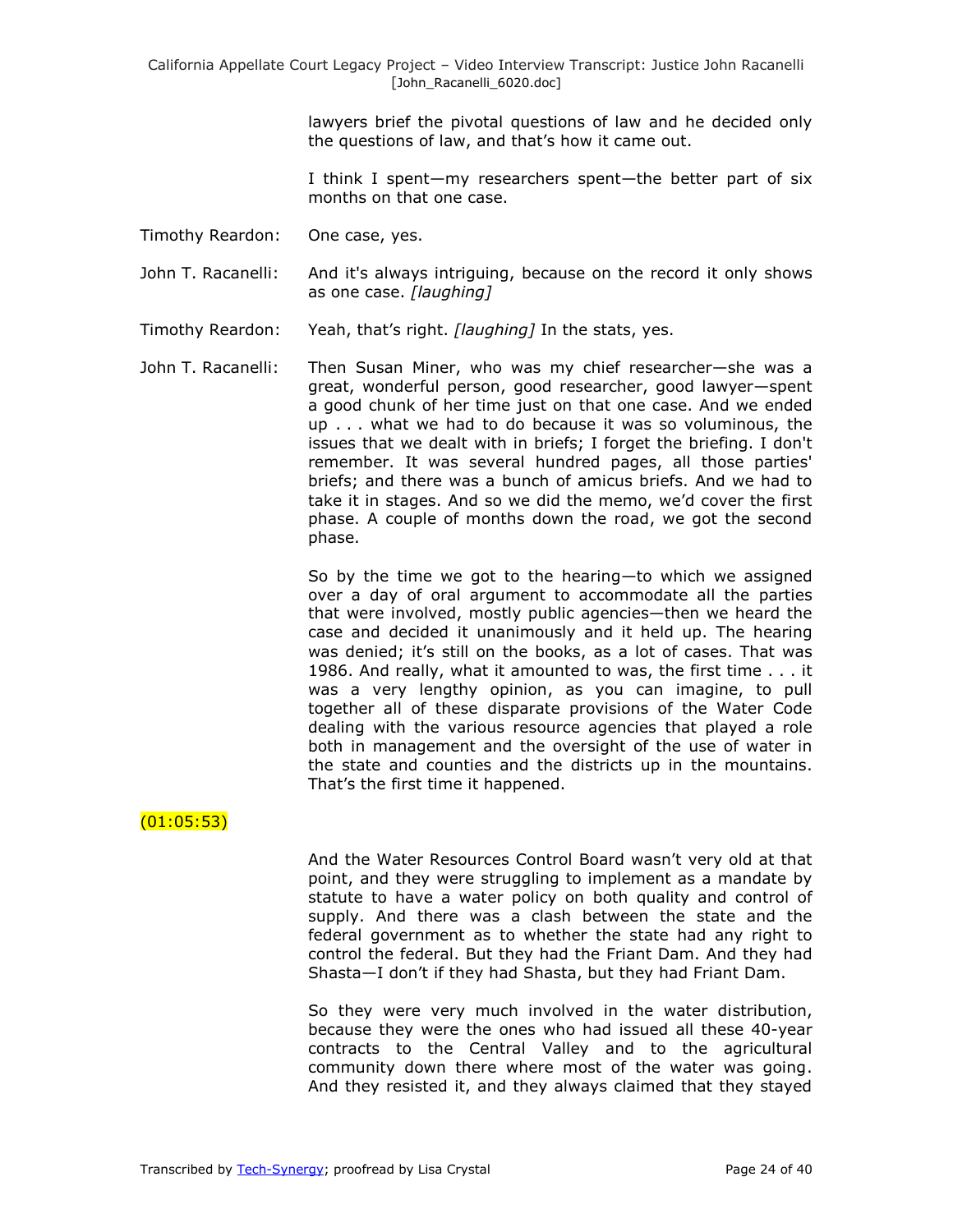in their jurisdiction under the federal Brimson doctrine. So that was a burning issue on the appeal.

We held there was no incompatibility, that the state had that power to regulate water, its own resource, in the state—that's where that water was, in the state—and to establish a priority process to protect the beneficial uses of water. And there's as you know the statutory scheme of high rights, preferred rights—domestic, irrigation, agricultural; but also the in-stream uses, the ecology of the water. The delta issue was very prominent in that case.

So we laid down some hard and fast rules, which said . . . they said the Water Resources Board had the power to use and should use them, and they needed to develop an effective water plan that the statutory scheme called for, and they had a right to review existing water contracts, because these contracts were written for 40 years. The people down in the mouth, "Hey, we've got our contractors, That's your problem, not ours.‖ *[laughing]*

So it was received by the community, by that community, as a desperately needed sense of direction and outline as to what was permissible and what could be relied upon in terms of water contracts and uses, and priority of rights, and which rights are more preferential to others.

So I don't know, we must have had 15, 16 substantive issues. And it's a long opinion—I don't know, 70 or 80 pages, and that was as concise as we could get it at the time. *[laughing]* And it held up and is still on the books.

- Timothy Reardon: Nice.
- John T. Racanelli: So that was a lot of labor; but it was very, very interesting. It was very well argued; there were some very bright lawyers who came, all the water specialists throughout the state. If we hadn't prepared, if we hadn't done the extensive preparation and memorandum, we would have been, to coin a phrase, in deep water. *[laughing]* So that was a—
- Timothy Reardon: But that's a landmark case and one that took, obviously, a great deal of time and effort to get it ready.
- John T. Racanelli: It is. And it's ironic. Statistically all it shows you achieved is one case. Another case that comes to mind—an entirely different form of recollection because of its nature—it was a case involving some social harm. It was the *Schoenfeld* case. The *Schoenfeld* case, as you'll recall, was the Chowchilla case.

## $(01:10:04)$

Timothy Reardon: That's right.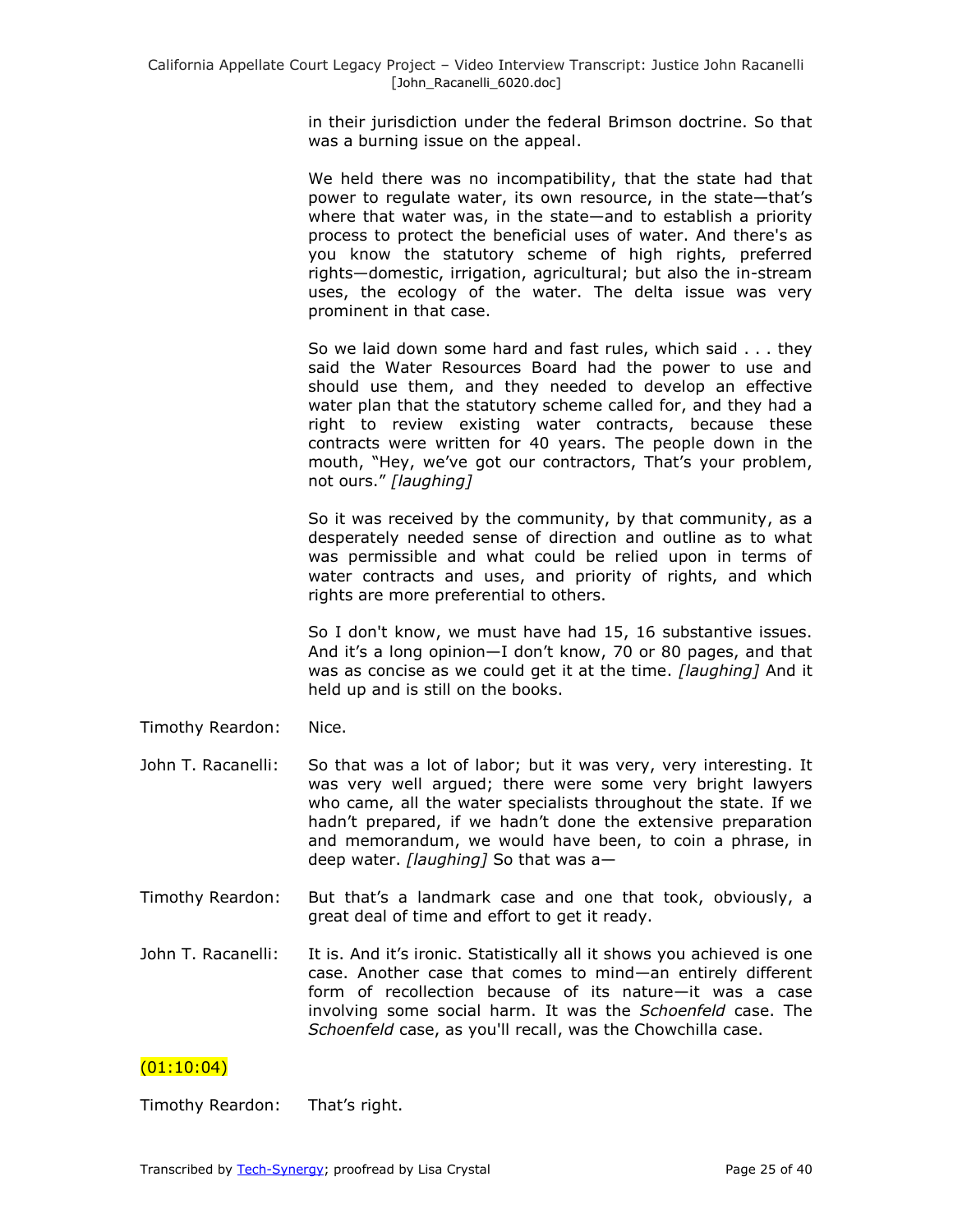John T. Racanelli: And they . . . to refresh your memory as well as my own . . . but that involved 27 counts of kidnapping for ransom, which is life, and they pled to all 27 counts; and 3 of the counts had the added allegation then, as the statute then read, of bodily harm. And if that was found, then they were ineligible for parole ever; life, life without parole.

> And the injuries that were sustained involved injuries; we held injuries. . . . That was the only issue, by the way, on appeal, because they pled. We held three counts where the charge didn't meet the statutory test of bodily harm to have that aggravated enhancement, because it involved issues dealing with the confinement rather than the kidnapping or the transportation. It involved . . . one youngster had nausea. They were confined in that van underground.

- Timothy Reardon: Right.
- John Racanelli: Another kid had a bloody nose, and another kid had nausea. So we simply held . . . it was a split; it was a divided opinion. I wrote the opinion, Justice Newsom concurred, and Justice Elkington dissented; so we split it. We held that it didn't meet that standard, so we struck the bodily injury and just upheld everything else.

Those three men are still in the prison. It's interesting that the one guy . . . the effect of the holding affected one of the Schoenfelds. They were two brothers. These three men came from upper middle-class families in San Mateo County, if you remember that.

- Timothy Reardon: I do remember that, yes.
- John T. Racanelli: And one of them under the statute that then existed was young enough so that the absence of the bodily-harm allegation made him technically eligible for parole after six months of confinement. Well, he's been there since—he's been in prison since 1976. It comes up each year, and occasionally I'll be solicited by a lawyer to write a letter, and I think Justice Newsom has. I think he's gone down and appeared before the parole board and spoke on behalf of the . . . So at the time, you know, fortunately nobody was killed or maimed.

Timothy Reardon: Right.

John Racanelli: But the horror of the 27 trapped in the van for 36 hours still looms like an ogre at the time it's come up for parole. And so my understanding from Bill actually is that they've done really well in prison. Records prove their intellectual achievements and educational achievements, but they'll never get a date.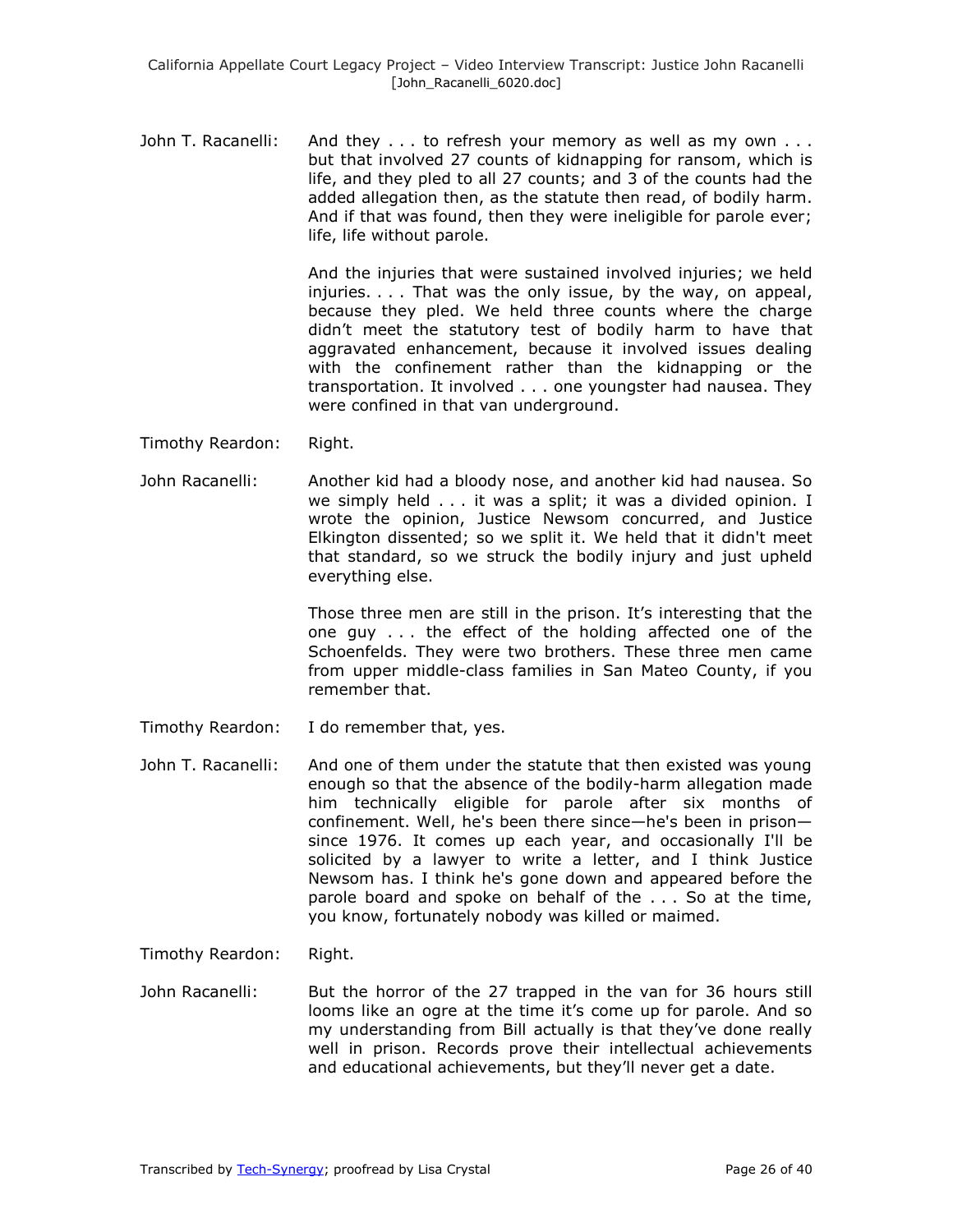- Timothy Reardon: You know, occasionally, just in my own recollection, it seems like we do get a writ perhaps from one of the group there—and again, on this parole issue. But I don't think they've met with any success to date, at least that I'm aware of.
- John T. Racanelli: I don't think so; I think they're all three . . . In fact, the most recent one was about a year or two ago; I think Bill had called me whether I'd consider writing a letter. I think I did write a letter, actually, and I expressed what I did. I was surprised the youngest was still in prison. It's 20-something years and he was technically eligible years and years ago, and their confinement far exceeds the average confinement of a murderer; so there's something out of balance.

So that case made an indelible impression, just the circumstance of what was involved. It was a horrible crime; but fortunately no one was injured or worse.

And then I suppose another one that sort of jumps in the front of my frontal lobes is a guardianship case. It was a case called *Guardianship of Phillip B.* That was a case involving a young boy named Phillip with Down syndrome, a boy; and all these Down syndrome kids or most of them have what the medical people refer to as a hole in the heart. There's a ventricular malady that's typical of that kind of a syndrome or a child afflicted with that syndrome, and it can be surgically repaired. But it has to be done in the early stages of the youngster's life; otherwise, it's too late and leads to death in the late teens or early 20s. And I think there was a high incidence of that malady; I think it was . . . well, I'm guessing, but I think it was around one out of five? But they were subject to surgical repair with good results.

## $(01:15:32)$

The parents, an educated couple, refused to or wouldn't agree to the procedure, although medical testimony and medical evaluation strongly indicated that the boy should have that surgical repair and needed to have it soon.

This case involved and at some stage it went to the juvenile court; and the juvenile court issued an order to have, I think, a guardian appointed for that purpose, and it went to the United States Supreme Court. I don't recall why it was remanded, but it was remanded and it came back and went through the same process again. And the child in the meantime—I guess Phillip was then about 7 or 8, 6 or 7, early—developed an attachment to the custodial foster parents. And maybe I'm using that term too generically, but that was their role; it was a voluntary organization and they took care of kids like him. And he developed a close bonding with this couple, so much so because he had, as the trial court found, which we ultimately sustained Judge Fernandez's ruling—that he developed a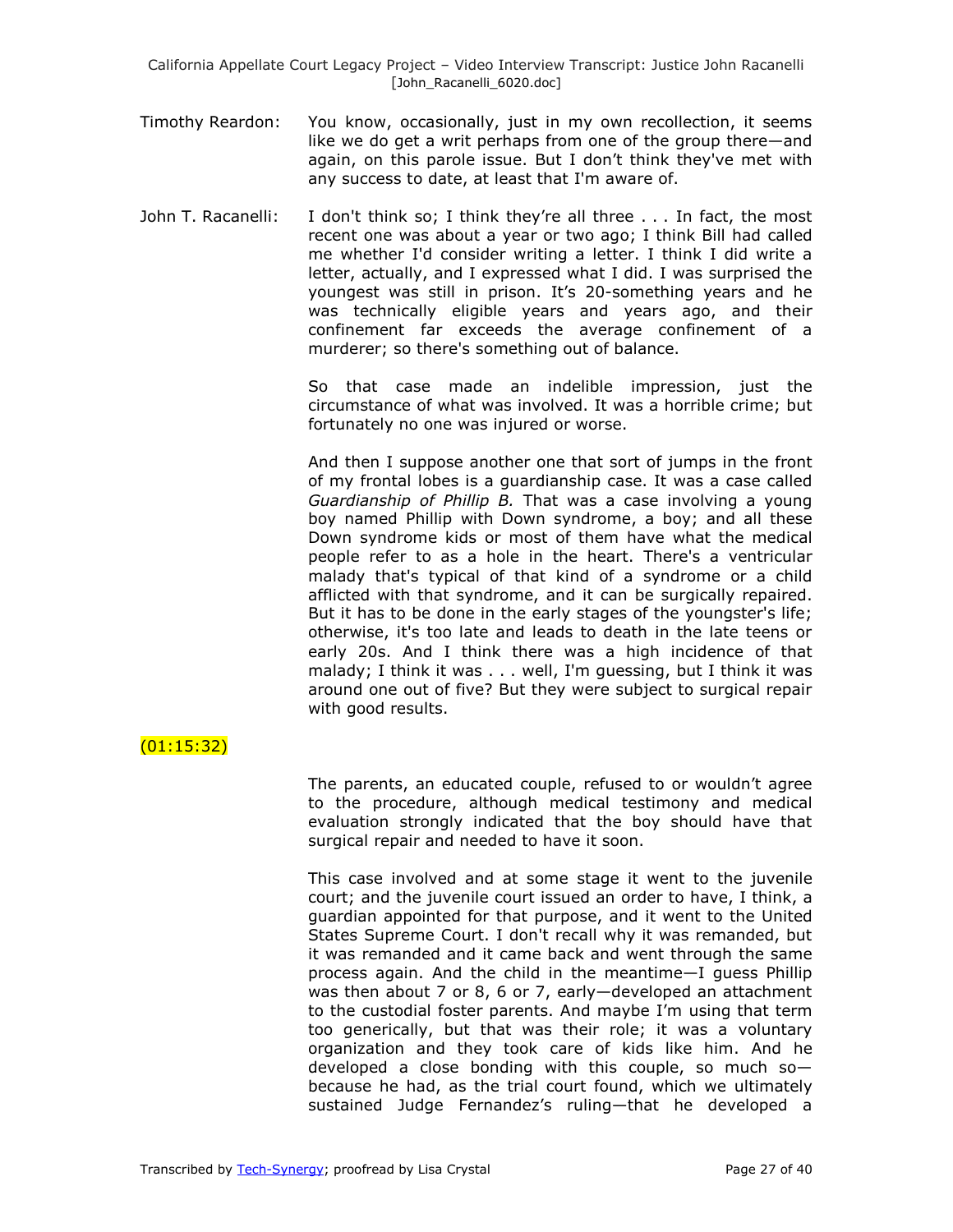parent-child relationship with these foster parents, who loved him and took him into their family. They had other kids, they had their own children.

And when the parents objected, then there was litigation about the closeness, because the boy was spending a great deal of time with these foster parents, and they sought to sever it. They succeeded because they were natural parents. And the child ran away. He hopped on his little tricycle and tricycled something like a mile and a half away to where these people lived to go back to them.

So there was no real emotional attachment as a result of this long-term separation. And also as the trial court found, and we sustained on the basis of the evidence, an emotional detachment from the child. They wouldn't let the child go, but they wouldn't agree to accommodate the child's eminent medical needs, and I don't think it was religion-based.

- Timothy Reardon: I was going to ask you if it was.
- John T. Racanelli: If it were, it never really surfaced in the trial. So the judge, the trial judge, came out of Santa Clara County. The trial judge ruled that there was this emotional detachment or estrangement, and then based on the substantial evidence . . . and there was expert testimony supporting the foster parents' application to maintain the custodial relationship so that they could consent to the surgery, which was ultimately what happened. They resisted, and the trial judge, as I said, found emotional detachment and a close bond. He had a term for it; I'm trying to think what the term was. It amounted to a familial bond between the child and this man and woman and their kids.

And so we upheld it, and the operation took place; the youngster had the surgery and he had a remarkable result. And when I retired, when I retired, there was a big party with my wife and Tony Kline, and some others, Calabro, at the old Dolphin Club—remember that? *[laughing]*

- Timothy Reardon: Sure.
- John Racanelli: And they invited a bunch of people, including this youngster. He came and shook hands with me. *[laughing]*

Timothy Reardon: That's a great job.

John T. Racanelli: Newsom was there, and it was a good feeling—because, you know, how often do we have those, right?

Timothy Reardon: Cases like that, yeah. They don't happen very often.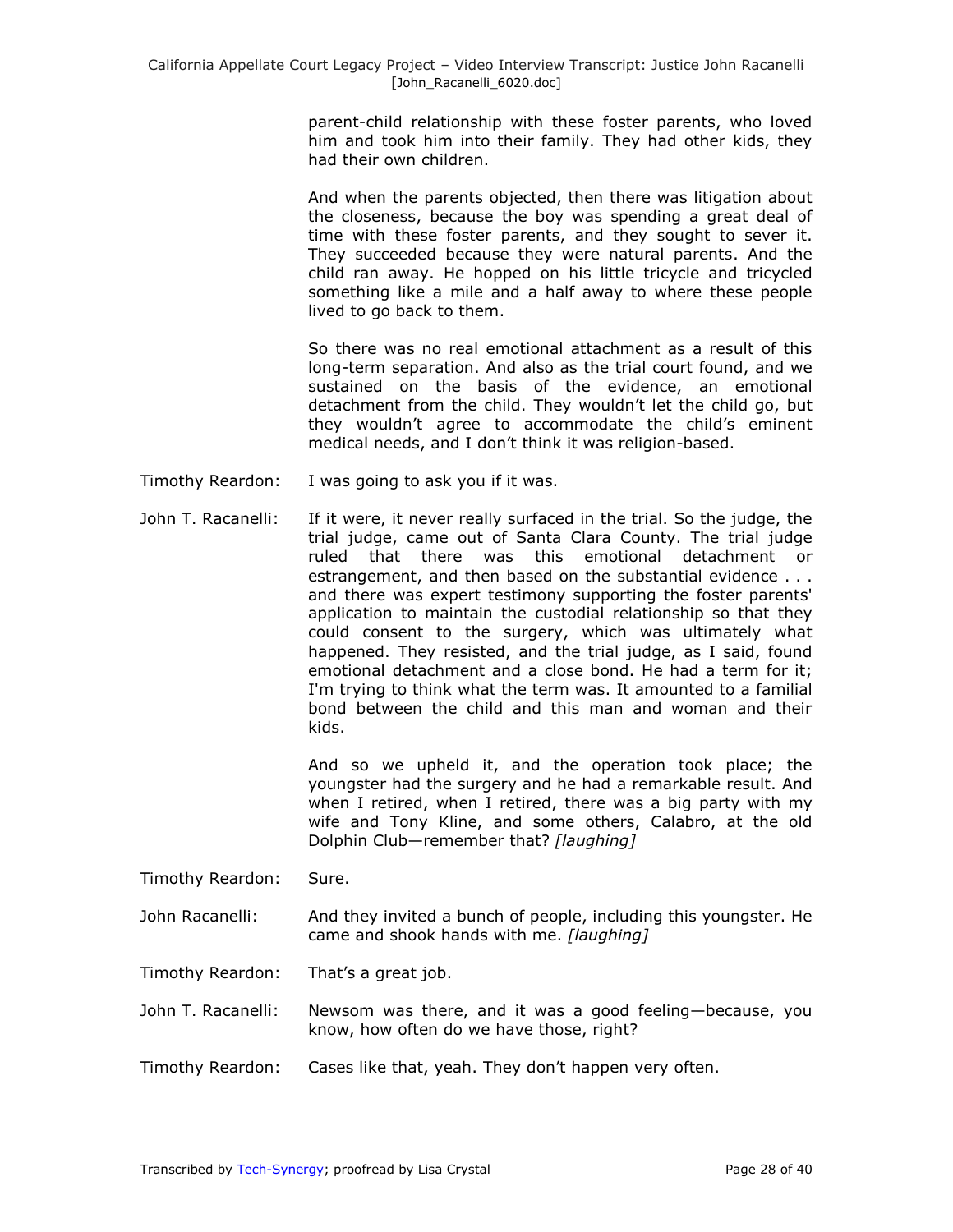John T. Racanelli: So that one really stays in the very front part of my cerebral storage house.

Timothy Reardon: And I could see why. That's a good ending.

- John T. Racanelli: There were a bunch of others. I scribbled some notes to jog my memory; I'll just quickly take a look at those to see if there's anything else worth commenting on. Really, I guess I could go on. There's a number of interesting cases. But, you know, some make more of an indelible impression upon you, some were more front-running at the time. There was a case that I remember looking at involving . . . I'm trying to think of the name of the case. It was *Heintz*; I think it was *Heintz*, in the late '80s. It involved a high-school kid. Or early '80s; I think it was early '80s. A high-school kid who wore a T-shirt to school every day against remonstrances of his teacher; it had "The Four-Letter Word the Draft" on his T-shirt. It was before the U.S. Supreme Court case; I don't remember the name.
- Timothy Reardon: Yeah.
- John T. Racanelli: But it said, "If you don't like it, just don't look at it; it's a First Amendment issue.‖ *[laughing]* And that's what we said and that's what we held. We said that kid shouldn't have been suspended from school, because he was exercising the right. And we didn't use that language; we didn't know it was . . . We did know it was a speech issue, and we said he wasn't upsetting anybody and shouldn't be kicked out of school. And so I guess, I'm trying to think—was Joe Grodin on that case? I think we must have known there was a pending issue at the time. The Supreme Court came down and sustained our judgment. I guess they granted . . . I know what, they granted a hearing? I think they granted a hearing, I think so; I think the Supreme Court took it after that case came down.

And then there was the *Warfield* case, which involved . . . This was also sort of on the cusp of a change in the law then on sexual discrimination. This was a case . . . When did we decide that case? It was the late '80s, and it was against a golf club.

- Timothy Reardon: I remember this case, yes.
- John Racanelli: You remember the case?

Timothy Reardon: Yes.

John Racanelli: Where Mrs. Warfield and Mr. Warfield had domestic problems and separated. She wound up with the club membership, but the club membership was for adult males.

Timothy Reardon: Yeah, I do remember this case. *[laughing]*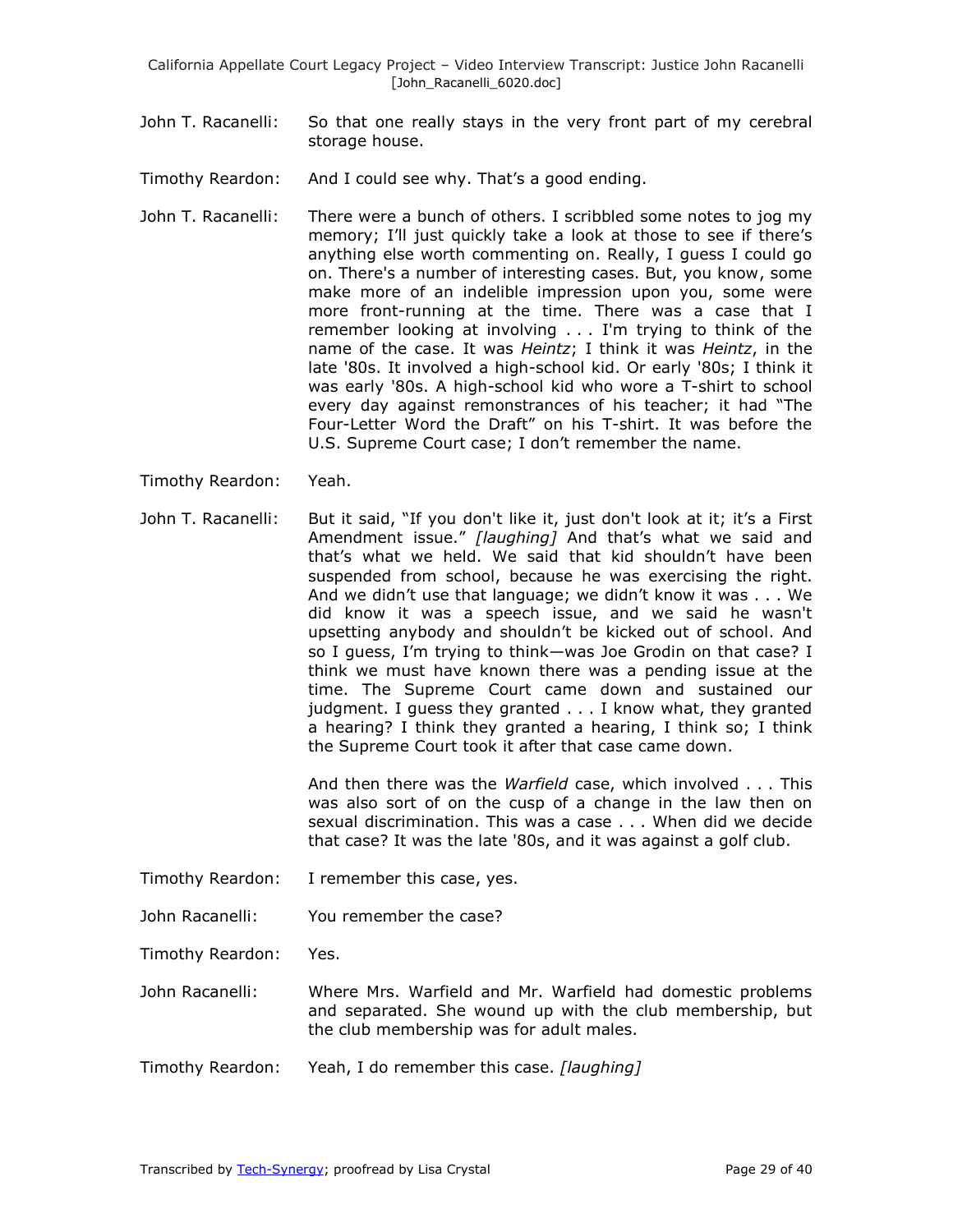- John T. Racanelli: She raised the obvious issue, and she raised it under the Unruh Civil Rights Act. I guess it's still on the books, I'm not sure, but . . . And we held that she . . . and she was demurred out. And we held on appeal that she alleged a cognizable claim under the Unruh Act based on civil rights and sexual discrimination, because that's what was happening by denying her the right to membership in the club. And then we found that the club would be a public place because people took their business clients there for lunch, as they do at country clubs and so on. And that held up; it was sustained. So we were sort of on the edge of changes that were taking place in that area. The other one—
- Timothy Reardon: I think there have since been some cases with similar issues.
- John T. Racanelli: Right, right.
- Timothy Reardon: Recently, yes.
- John T. Racanelli: I thought there were, and here, in your district.
- Timothy Reardon: Yes, here also.
- John T. Racanelli: The other case is kind of one that you remember with some sadness. It was the *Callanan* case. The *Callanan* case was a case where they tried to do the right thing but just didn't have the legal authority. The City—after the mayor was assassinated, and Harvey Milk—the City Board of Supervisors enacted a statute subsequent to it to award death benefits to survivors of assassinated public officials. The problem was, it was ex post facto, and under the city charter, as you probably know or now learn, you can't do that. The only way you could provide such benefits was through a city charter enactment authorizing same. So it was a test case obviously, I think, as it turns out.

## (01:25:13)

They had made the statute—they had endorsed the city ordinance—to help the survivors' wife and children. And we had to rule and we did, because we had the unanimous opinion that it was also unauthorized; it was void under the city charter. But I guess it's a good . . . Did they ever amend the charter? I'm not sure if they amended the charter to put that provision in, given this terrible history.

- Timothy Reardon: I'm not sure. I have in my mind a memory that there have been some changes made with respect to survivor benefits. I'm not sure it fits exactly what you've described, but—
- John T. Racanelli: You think about it, it sure doesn't happen that often, thank goodness; but other occupations where danger is an inherent element, they have those provisions to accommodate, particularly where there are families, where the decedents of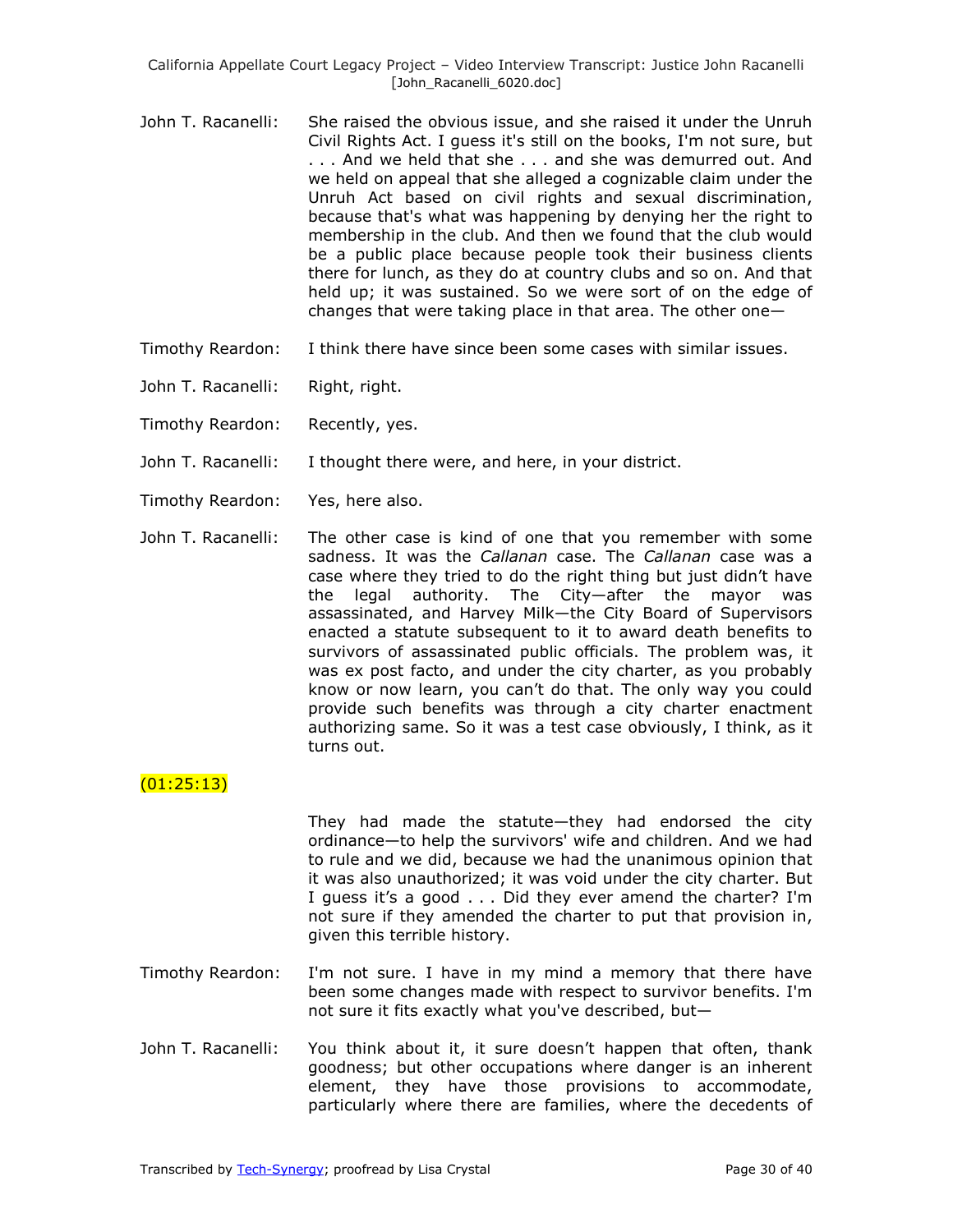the family, the children. And so it's provided for; unfortunately it wasn't in this case, but who could foretell that kind of a tragedy? Those were very dark days.

Timothy Reardon: Yes.

John T. Racanelli: It was 19-. I'm trying to think—when they burned all the police cars.

Timothy Reardon: Right.

John T. Racanelli: You could see them from the building, cars burning on the street. Well, we've come hopefully some considerable distance since then.

> Well, there are any numbers of cases. I don't want to burden you or the transcriber with all of them, but those really jump out. I must mention one other case, and it was a domestic case. It came up on appeal, and it was a case involving marital distribution, really, of community property. The question was really focusing on how much latitude the trial judge had on the substantial-evidence rule to decide issues involving distribution of marital property rights, and this was *Marriage of Zaentz*.

> Zaentz was a man who was a very prominent—probably still is—movie producer, and he was the producer of *Amadeus,* which was a big box-office success. And the testimony before the trial judge was very vague: There are offshore holdings and transfers and, I mean, the money was just . . . He claimed that he didn't have anything; and she claimed he had a whole lot, *[laughing]*

> Anyway, there was a morass of evidence, much of it . . . unfortunately, much of it very elusive kind of testimony. The trial judge, to her credit, wended her way through and found substantial evidence to support her findings on the distribution, and we upheld it. Basically it wasn't probably an earthshaking holding. We pretty much held the obvious, that the trial court had wide discretion to do equity in marital distribution based on the record that he or she has before them, and that is what she did. And that held up. A petition for rehearing was denied, so it's still on the books as far as I know.

- Timothy Reardon: It's still on the books, right.
- John T. Racanelli: And maybe one other case that sticks in my memory at least is the *Arthur v. Avon Inflatables,* a case that came up on demurrer. It was an interesting case on its facts. These people were on a yacht in the South Pacific somewhere, and the yacht developed problems and it ultimately sank, and the five survivors took to the two life rafts that they bought from Avon Inflatables.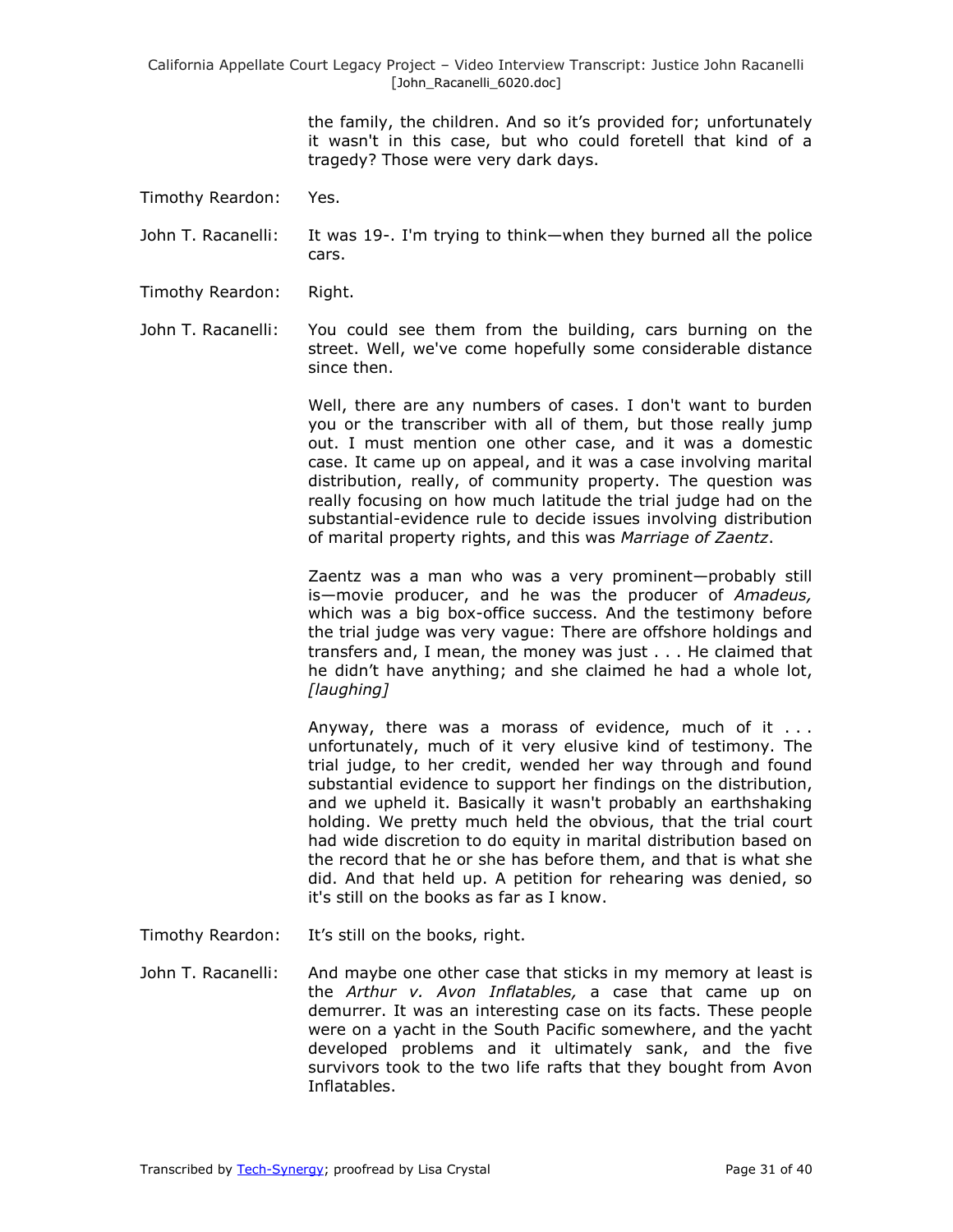Timothy Reardon: When was this?

John T. Racanelli: The case was 1984, so it must have been in 1982. This made a lot of publicity at the time, because they ultimately rescued two; three died and two survived after being at sea, I think, like three or four weeks. And the case was filed; the survivors and the decedents' families filed an action based on strict liability—defect, design defect, that the inflatables that had been advertised as the latest in emergency equipment lacked some things that could have saved their lives.

### $(01:30:05)$

The problem was desalinization of equipment. They didn't have that. They didn't have the emergency responder, the beeper?

- Timothy Reardon: Right.
- John Racanelli: And they were close enough to the airlines in the Pacific that if they'd had a beeper, it would have been picked up by one of the many planes crossing the Pacific Ocean.

So the theory was that as an emergency apparatus, it lacked these. And there was something else about a double flooring of the life raft. The other three died from immersion in the water, constant immersion, but they might have survived.

And so we just upheld it. It's true. We said they could support a cause of action. Of course, no proof, but we held that certainly it would survive the demurrer. They had the right to go to trial on the issue of strict liability.

- Timothy Reardon: Did you ever hear how the case came out, or did it settle?
- John T. Racanelli: Settled, it settled.
- Timothy Reardon: Okay.
- John T. Racanelli: It settled, as those things typically do.
- Timothy Reardon: Oh, yes; yes. *[laughing]*
- John T. Racanelli: So anyway, I kind of selected those handful of cases from a coterie of cases which would keep us here all day; but, no, I won't do that.
- Timothy Reardon: No, but the ones you've recited have been certainly interesting cases, and I can see why you recall them with some fondness.
- John T. Racanelli: You know, one of the assignments that we did—and I don't know if it's on the list that you and I discussed—but it was my service on the Commission on Judicial Performance.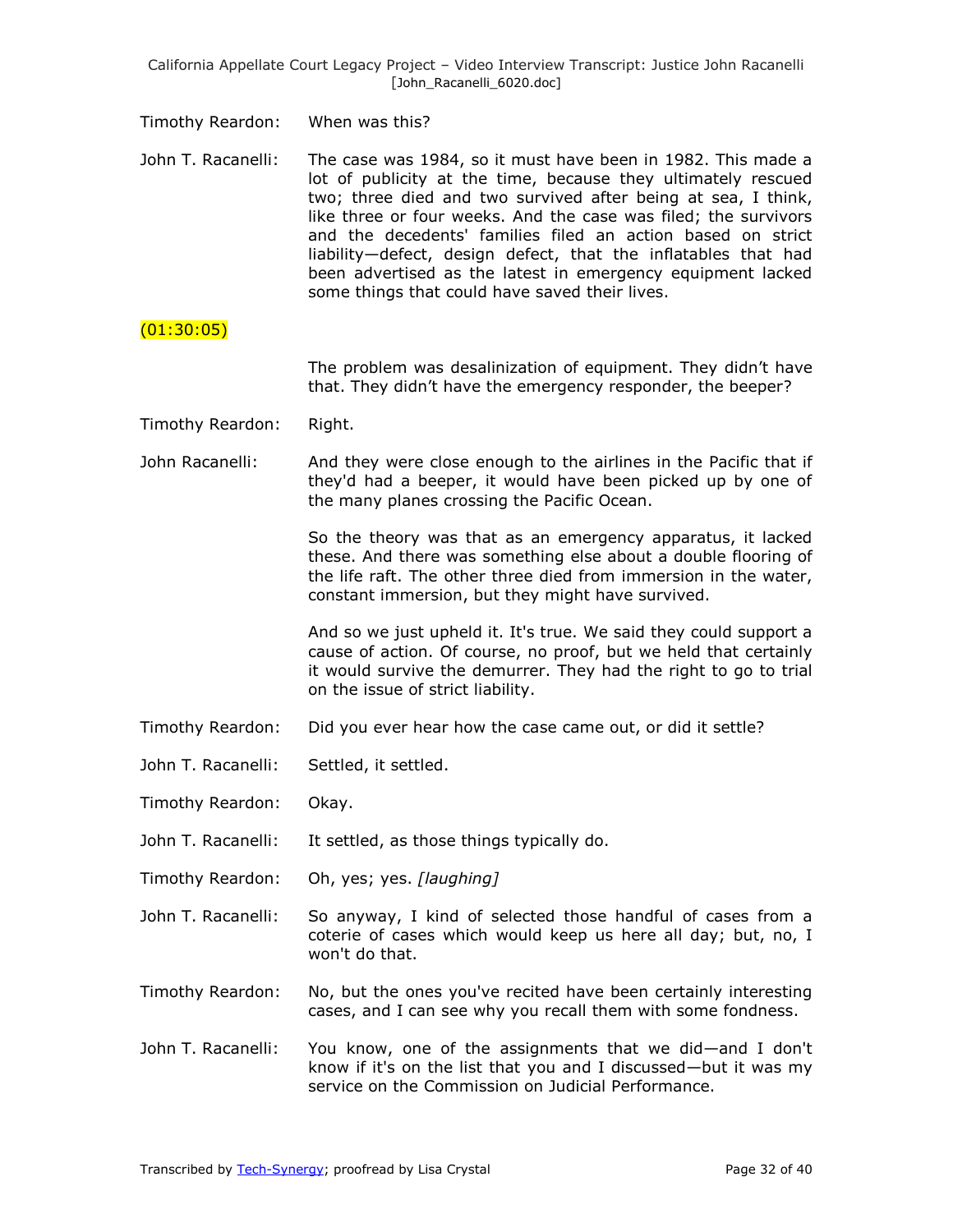- Timothy Reardon: I just wanted . . . let me just interject before we get into that, and that is, I think your philosophy is one of giving back where you can to the legal community. You've taught; you belonged to a myriad of legal organizations; and just from your background, you certainly have given back. But I know, as well, that you've served on a variety of legal organizations, and maybe you can tell us a little bit about the judicial performance commission that you did serve on.
- John T. Racanelli: I served on that a long time. As you know, it's appointed by the Supreme Court. I guess the composition has changed now, but then it was five judges and four laypeople, or two lawyers and two laypeople. And John Molinari had been on it when he retired, and so the Supreme Court appointed me to fill his spot, his vacancy.

As you know, the commission's function is to monitor judicial performance from an ethical standpoint in light of ethical standards in the state. And there were some really tough cases that came up. Of course, the most notable one was the one that involved the Supreme Court itself, and I disqualified in that case. I didn't participate because of being close—a feeling I had—with Justice Tobriner, who was involved. And Chief Justice Bird was also involved, but she instituted the proceedings; she wrote the letter to the commission requesting the investigation.

- Timothy Reardon: I remember that, yes.
- John Racanelli: And so that started that log rolling. And it was fascinating in a number of ways, not the least of which was the circumstances of the book that was written by my now-wife, my then-fiancée, who was a journalist and a writer; and that was her subject. I mean fortunately I was disqualified. I never participated in the hearings, I never saw the transcripts. But she had access to some materials. To this day she wouldn't tell me, and I don't ask. *[laughing]* And wrote her book about what happened in the right-wing attack on the court, particularly on the Chief, which, as you know, led to ultimately to her defeat at the polls, but she also took down two others.

#### (01:35:02)

Because she became, as Betty calls it in the book, a lightning rod for the right-wing challenge to the court. Without getting into the specifics, and certainly not specifics involving identities, it was a very unusual sensation to . . . being there in other hearings, that this information just comes out, and everyone's kind of looking at you, and I said, you know, "I don't know where it came from, but it didn't come for me." And it didn't. *[laughing]* That was a tough . . . those were tough times.

I wish—and now it's been rectified by better language in the statute, I think—that the commission would have been able to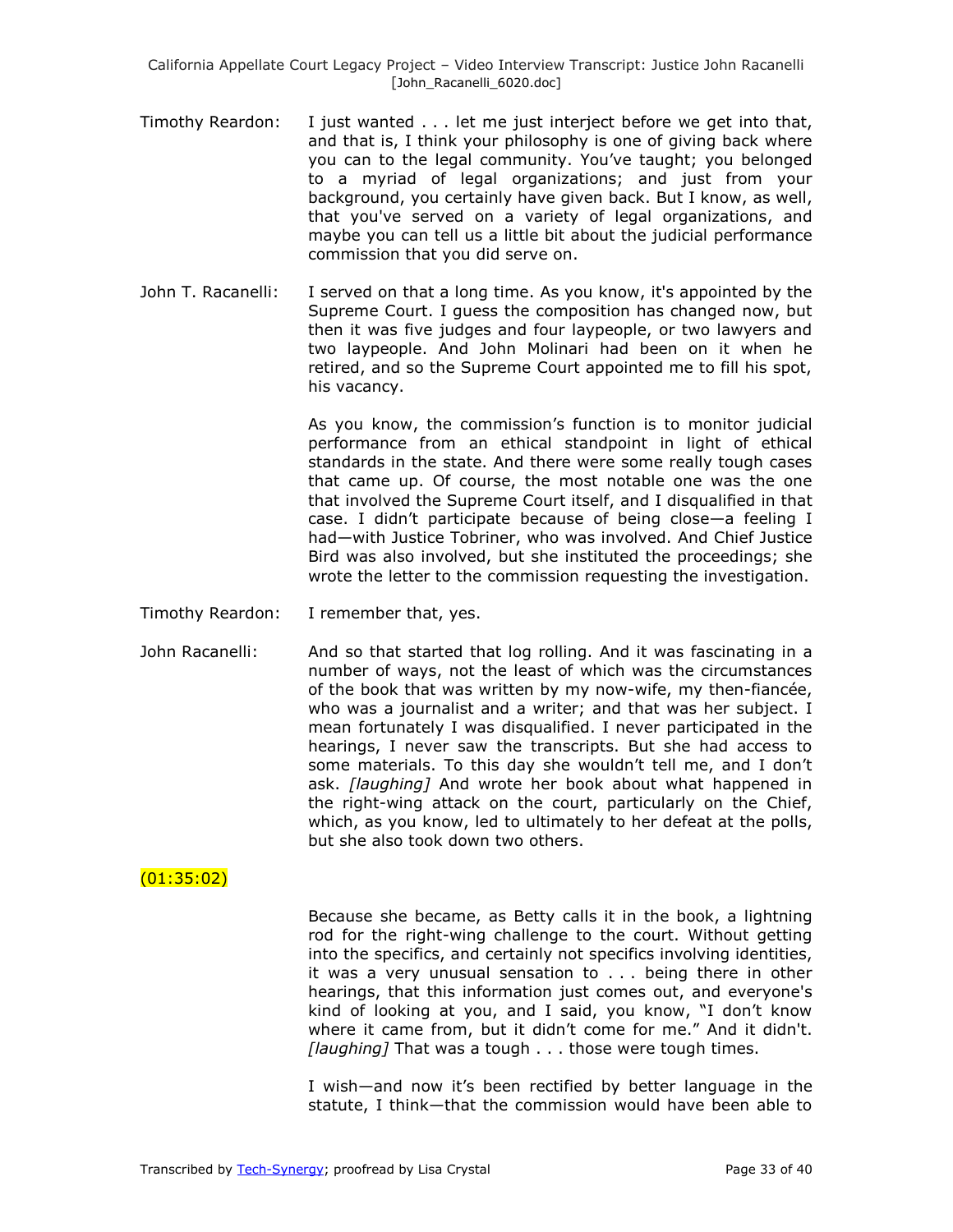> say more than it did in exonerating; but it came out like a notproven sort of statement, if you remember.

- Timothy Reardon: I do remember that, yes.
- John T. Racanelli: And because of the principals involved: Justice Tobriner—who's a wonderful human being, just as honorable as you could find in a person; and of course the Chief, who was suffering her own maladies which ultimately produced her death at an early age; and other principals who shall remain nameless who were deeply involved . . . And that whole thing emerged, if you remember . . . Have you read Betty's book, *Framed*? *[laughing]* She goes all out in the book.
- Timothy Reardon: I haven't read the book, but I know the coverage at the time in the press was significant—I mean, in terms of the amount of coverage that was going on and as I recall, maybe for some of the younger viewers. But, I mean, the general allegation was that the court sat on an opinion till after the election.
- John T. Racanelli: A particular judge sat on an opinion—
- Timothy Reardon: Right, yes.
- John T. Racanelli: Held it up from going around—to help someone, to help her in the election. As a matter of fact, that year when she was up for confirmation of the unfulfilled term of Don Wright, she barely scraped through.
- Timothy Reardon: That's correct, and there was a resolved—
- John T. Racanelli: By 51 percent.
- Timothy Reardon: Yes.
- John Racanelli: And that was the antecedent history of it that ultimately led to the focus, although there were other issues, I'm sure; but I guess they really viewed those three as being the most liberal and capital cases. And that was quite a campaign and the first and perhaps the only time where muni court judges were defeated.
- Timothy Reardon: Yeah, that's the only one I can recall.
- John T. Racanelli: Certainly not in my lifetime; I don't think before or since.
- Timothy Reardon: So that in itself was remarkable.
- John T. Racanelli: Those were difficult times for the court as a whole as an institution. They did a great deal of damage. That was really unfortunate, too; it just shouldn't have occurred. You had to think that there was some malice afoot at the outset. And when you think about it, when you participate in that process, all of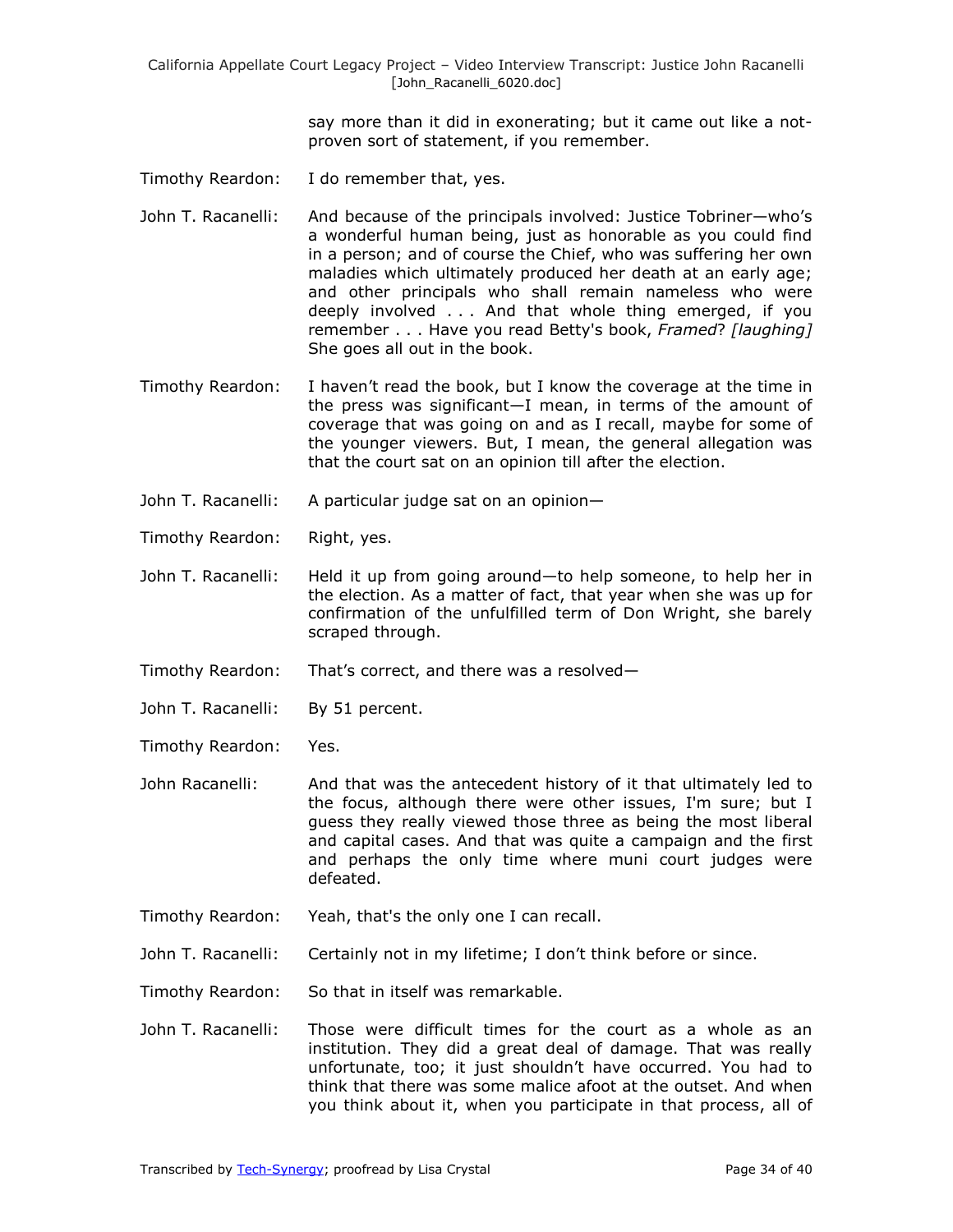us, there are any number of reasons why the process is delayed. It wasn't an inordinate delay, either; it was just a matter of days. But the theory was that it was just before the election. I mean, who knows?

But I thought that commission was . . . which, as you know, Tim, served as a model for similar commissions throughout the country. California was the first to do it. It was a very, I thought, important structure or organism in upholding the high values that the California judiciary has. I think judges appreciate that it existed. Even though sometimes judges would grouse about the kind of things the commission dealt with, they were grateful that there was a place where sometimes a casual situation occurs where there is a judge who needs to be reviewed or maybe have some discipline imposed, that it exists so that the whole court isn't besmirched by the conduct of one judge.

# $(01:39:56)$

Of course, that's easier said, and judges I'm sure who are called before the commission, many feel that it's unjust, and particularly when you're dealing with ethical constraints. My experience was that the thing that got the judges most in trouble was the lack of patience. Trial judges—particularly trial judges—are always under the gun every day, and they would cause their own problems. I think things like fatigue played into it, too.

- Timothy Reardon: Sure.
- John Racanelli: Some were just bad habits, but those were relatively few. For the most part it was a lack of restraints, a lack of just commonsense restraints. If you really feel like you're getting to a point where you're really having a problem with someone, you just . . . Why don't they just declare a recess and calm down? Then you go back out and do what you're supposed to do fairly and impartially. But those, I think, were the bulk of the cases that we dealt with. They were aggravated cases; but they were the exception rather than the rule, and it's led now to a change in the composition. The composition of the commission now, it's got more laypeople, doesn't it?
- Timothy Reardon: I believe that's correct, yes.
- John T. Racanelli: And they're appointed by . . . I mean now there's more of a partisan element to it.
- Timothy Reardon: There's that, too.
- John Racanelli: The appointment process. So I'm not sure that was the right direction to go, but that's the way it went. I've had the occasion to speak on that issue in New York State. It was a conference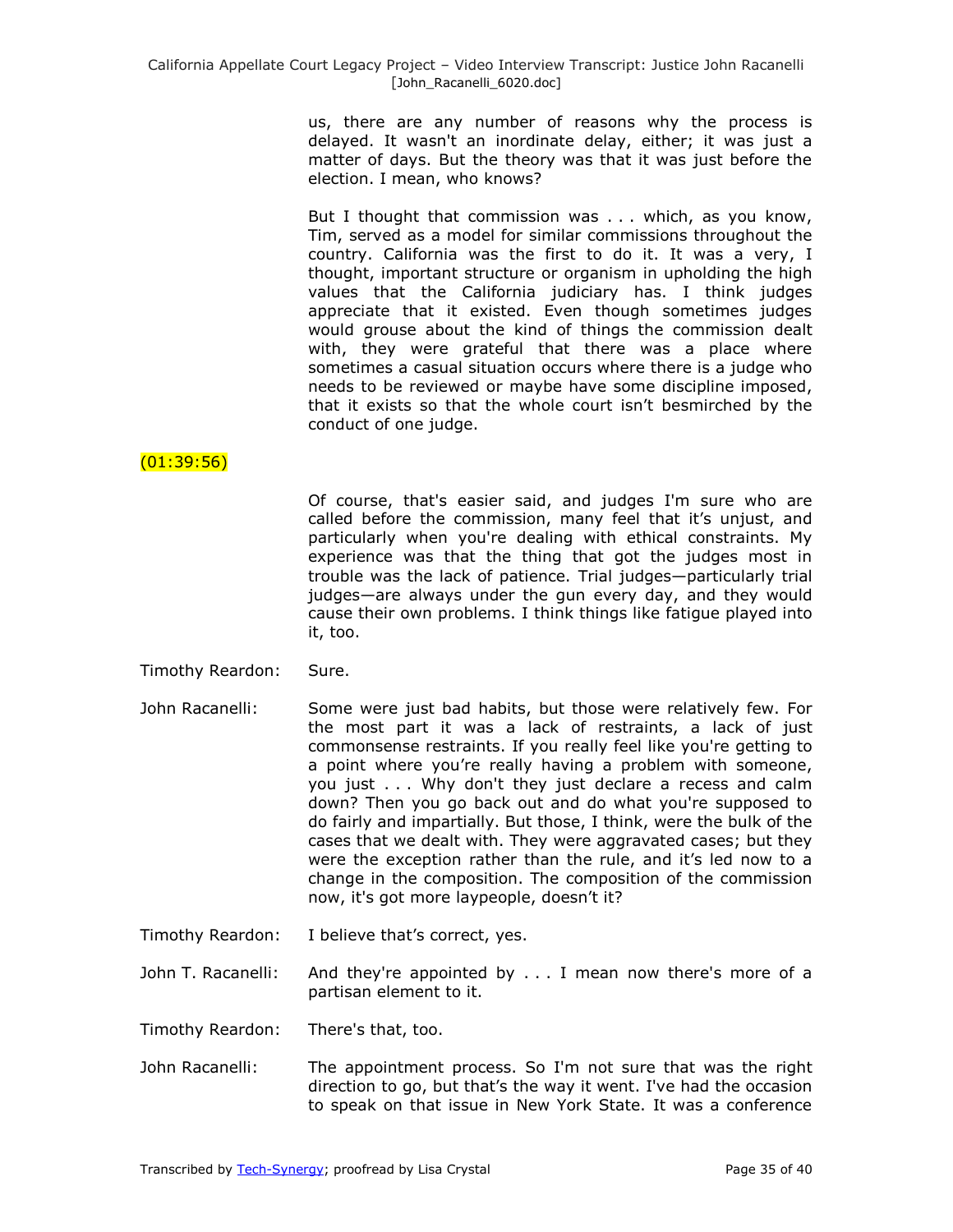put on by the State Bar of New York, and I saw some of the comparisons, and what a contrast. They have 11 layers of courts, which is hard. It's incredulous; I mean town courts, village courts. Some are appointed by this group, and some are appointed by the Governor; and some are appointed by the town legislative body. *[laughing]*

- Timothy Reardon: Sure. It's a very complex setup.
- John T. Racanelli: Oh, yeah. And most of the town judges are trying to do something—they've been wrestling with it for years; but they won't give up their perks.

You know, New York State is an interesting state. There's New York City and then there's New York State, and never the twain shall meet. *[laughing]* And so they won't give up their historic perks in a way, because these are plum appointments with little appointments in the town's court. They get paid a salary; you don't have to be a lawyer, many of them. And to the credit of the existing chief judge there, who is a remarkable person, Judith Kaye—she's tried desperately, but you've got to get the Legislature and the State Bar, the head of the State Bar. The federal district court just came down with a ruling on it that was sustained on appeal, the Second Circuit, throwing out the process of selection of supreme court judges, which is our superior court?

- Timothy Reardon: Right.
- John T. Racanelli: And just in that district, and then in New York State, they have all these different jurisdictions, counties, boroughs; and so the state supreme courts' method of selection by delegates they held to be invalid throughout.
- Timothy Reardon: That's a recent law?
- John T. Racanelli: Very recent.
- Timothy Reardon: Okay.
- John Racanelli: And the State appealed and lost at the Second Circuit. So now they're in the process of trying to formulate something that comes closer to what we're familiar with here in states like California where there is an appointment process that involves the Governor and some kind of a selection recommendation by a group of typically lawyers selected by a process involving local bar associations. It's still not a done deal, but they're going down that track. But the system they have now is deplorable.

You know how it works in New York State, in a New York borough?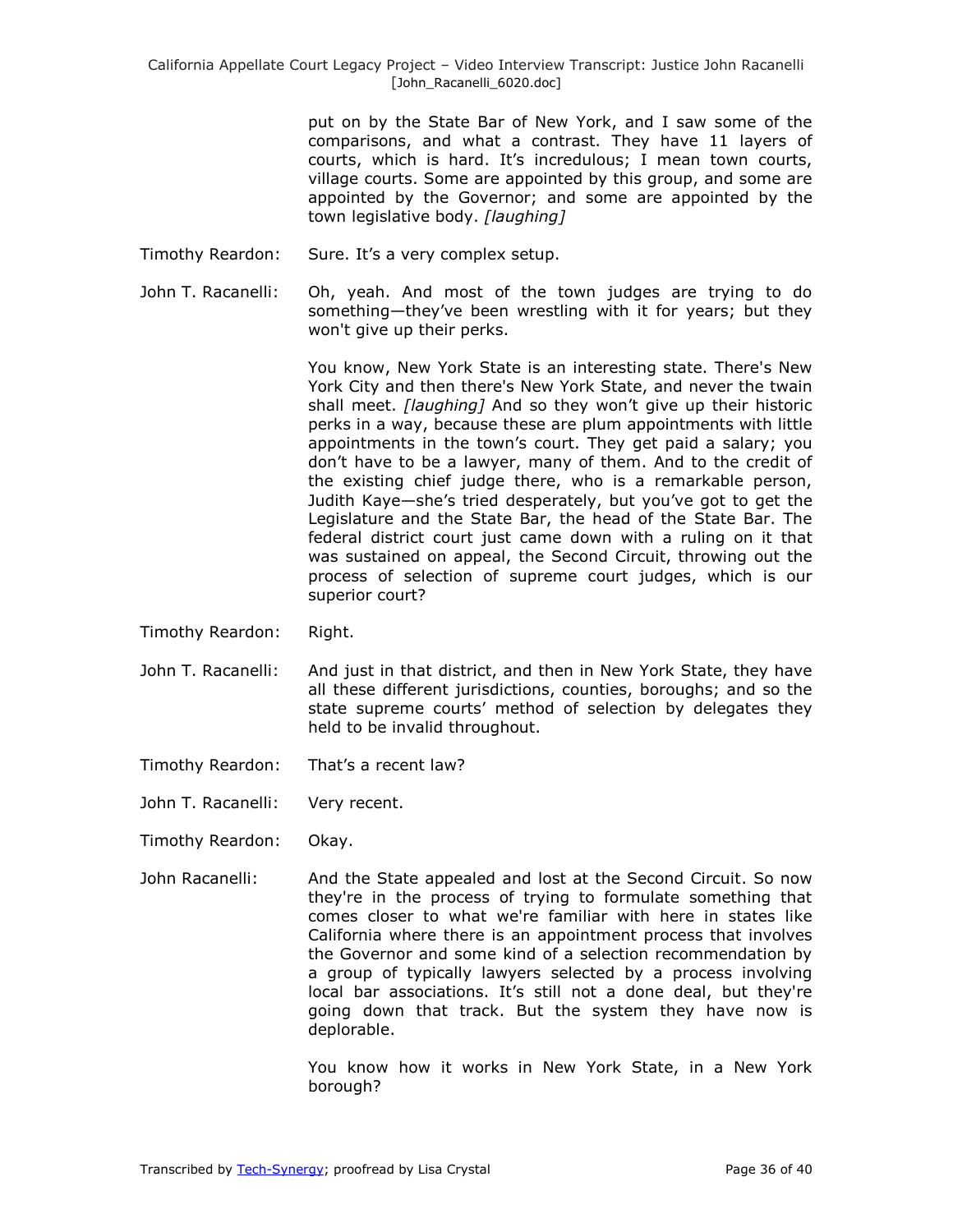Timothy Reardon: No.

John Racanelli: You elect delegates, and the delegates tend to be very partisan, and the party leaders who select the delegates, they're the ones who are on the ballot; and so when you elect the delegates, those delegates then decide who the judicial nominee will be for that party, and without it you don't get on the ballot.

Timothy Reardon: *[Laughing]* And these delegates can be almost anyone.

### $(01:44:57)$

- John T. Racanelli: Anyone. And then they tell the judicial aspirant that they have to help the delegates, they have to help all this hard canvassing work that takes place; you need to contribute and support their friend. And this is just pernicious.
- Timothy Reardon: Yeah, it doesn't sound like a great system.
- John T. Racanelli: It's not. It's really ready for a revamp, and it's been that way for many, many years. But I think the reason it's existed so long is the makeup of the—this is my theory—the makeup of the state is such that it is heavily Democratic in New York; so they have that fiefdom, and the rest of the state is Republican, you know. That's everything. *[laughing]*
- Timothy Reardon: Yeah.
- John T. Racanelli: Anyway, it's a contrast.
- Timothy Reardon: Oh, I can imagine.
- John T. Racanelli: Dang right.
- Timothy Reardon: John, you mentioned New York, and I know in 1991 you retired from the court and you're also living in New York right now. What have you been doing in retirement? And are you enjoying it?
- John T. Racanelli: Well, as you probably know, Tim, when I retired from the court here in 1991, I then went with—I did some arbitration, mediation work with—JAMS, Judicial Arbitration and Mediation Services. And that was very, very interesting and very constructive, and certainly remunerative. And I did that until the time we moved. We moved from San Francisco to New York in the year 2000, and I continued. JAMS has an operation throughout the country, pretty much—a smaller operation, but nonetheless they have one. And I remained affiliated, although I do a lot less and almost now just about ready to close that book, because there comes a time when one should. *[laughing]* And it's been very interesting and rewarding to have continued doing that kind of work. And I think that's . . . you know, as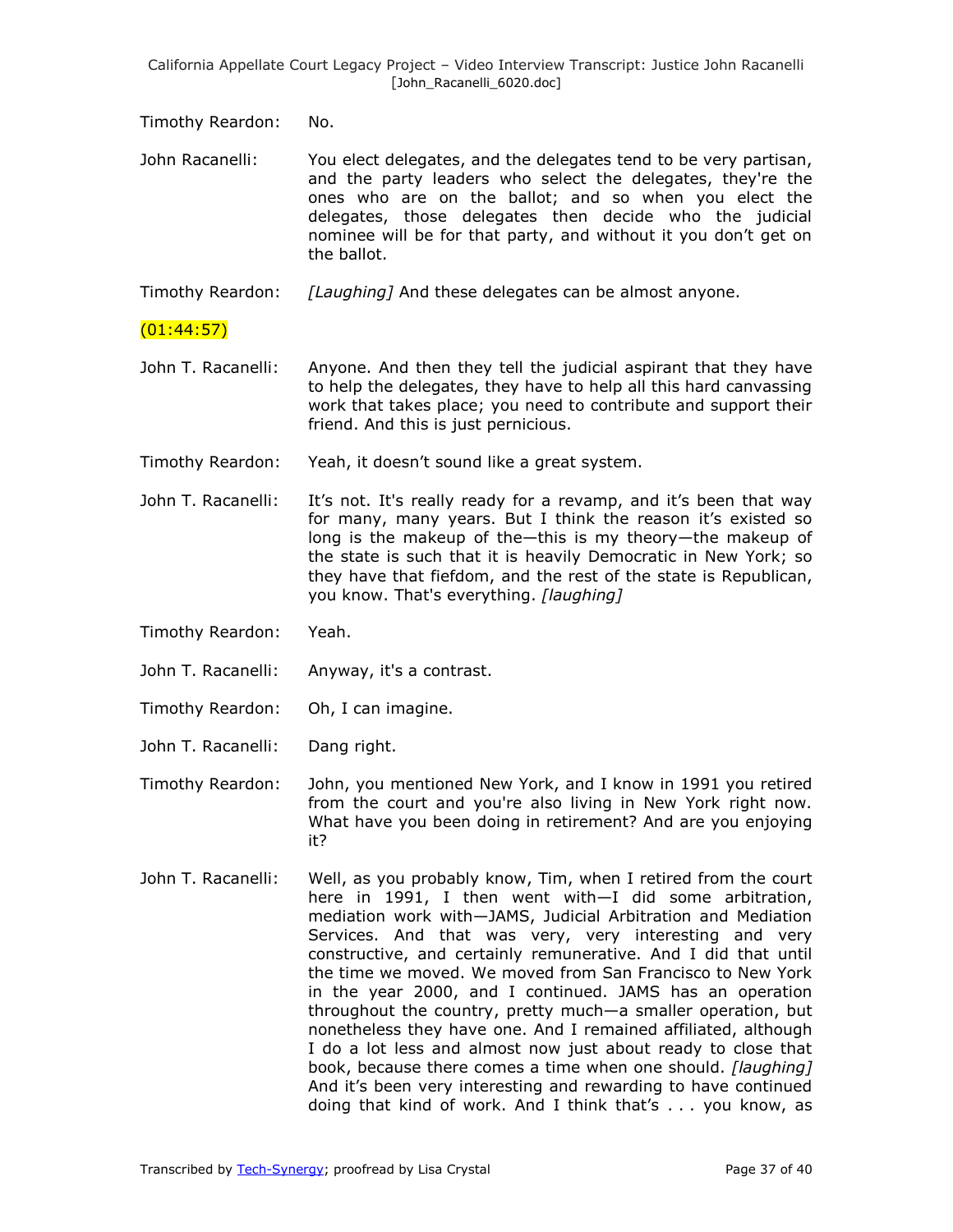retired judges, you either . . . most retired judges don't go back to pro tem. I did it for a while. I did a couple of jury trials. Back when Stern was PJ.

- Timothy Reardon: Right, I remember. In fact, I remember your report of your pro teming.
- John T. Racanelli: From Stern? *[laughing]*
- Timothy Reardon: Yes.
- John T. Racanelli: And I did that a couple of times. But coming back here, I think someone asked if I would come back or not; and, no, I can't do that. First of all, you just don't come back for a day or a week; you have to come back for a rehearing and so on. So I made a promise to myself not to do that. I remember what Norman Elkington told me. Norman used to tell me, he said, "John, look," he said, "when you think I'm slipping, just tap me on the shoulder." I never had to tap him on the shoulder; he may have had to tap me on the shoulder though. *[laughing]* And I said, "Well, when is the time, Norman?"

He told me two things that stuck in my memory all these years. The first year, the first several months, I asked Justice Elkington, I said, "Justice Elkington"-I called him Justice Elkington at the time, but he told me "My name is Norman." [laughing] I said, "How do you know? How do you know when you meet the Watson test and there's a miscarriage of justice that requires a reversal?" I said, "At what point? What's the standard?" He said, "It's when you say it is." I said "Oh." *[laughing]*

And the other was when it's time to retire. He says, "John, when it's no longer any fun." I said, "Norman!" Okay, he's now in his 80s. When it's no longer any fun, it's time to stay home.

- Timothy Reardon: So Norman was having fun right up to the end, it sounds like.
- John T. Racanelli: Right to the end; right to the very end.
- Timothy Reardon: Yeah.
- John Racanelli: So I don't know if it quite fit, but it seemed time for me to move on to do something different. When I finally retired I still had time. I still had two more years before I had to run again maybe longer, three years. I guess I was up in '94. I hadn't filled out the full 12 years. But at that point I had well passed the 20 years for full retirement. And you do know when it's time to make a move, and so I didn't have great difficulty doing that. And Betty still teaches, my wife, and does a lot of consultation on journalists' issues; she writes nonfiction books.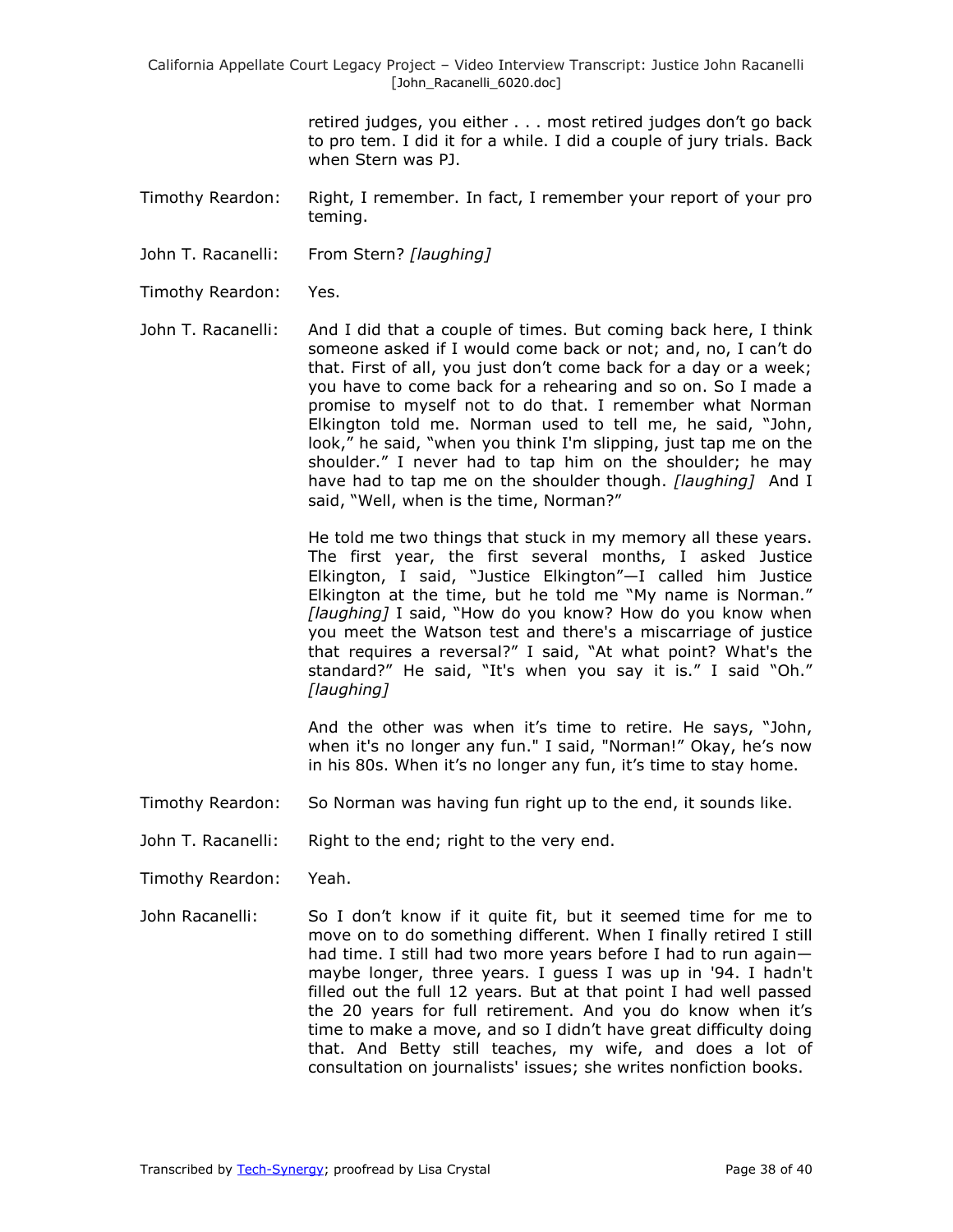And we're having a great time in New York City. It's an entirely different way of life from San Francisco. It's a great town as you advance in years because you can walk to places, and we love to walk; and it's, you know, it's really the center, the cultural center of our nation. There's so many things to do, places to see and to visit.

# (01:50:25)

And it's very interesting . . . as a side note, a very interesting familial reaction. First, my children are all here—well, all but one live in California—were very disturbed that we're leaving, because they wanted to see us and so on and so forth. The fact of the matter is, since we've moved there, we see more of them there than we did here, because you know how kids are. *[laughing]*

- Timothy Reardon: Oh, yeah.
- John T. Racanelli: ―Yeah, Dad, well, we'll get there. We think it may be this weekend; we're not sure, Dad, but we'll see what we can do." And it never happens.
- Timothy Reardon: Now they're—
- John T. Racanelli: Whereas there they come, and they've got a place to stay and take in the theater. And one of them's a tennis buff; you know; he always comes for the U.S. Open, so he's staying for another week. It's been great; it's just been grand.
- Timothy Reardon: Well, it sounds like it's been great, and we wish you the very best in retirement, John. I don't know if you had any concluding comment. We've covered a lot of ground, I think, today. And I know there's changes in the judiciary and in your own career you've observed; probably some for the better, some for the worst. But I'm just wondering if you had any views as to how you'd like to be viewed as an appellate court justice. Any final thought on that?
- John T. Racanelli: Well, I suppose, at the risk of sounding terribly unoriginal, I think you'd like to be remembered for having been, you know, reasonably competent in doing what you did; that you undertook your responsibilities diligently and fairly. And I think most of us try to do that, and I hope I've succeeded—and certainly with the impartiality and objectivity that's expected of you in holding up the high standards of that office, and also always, always, I think, with the highest commitment to ethical standards. I think, if anything, that when judges are lampooned or lambasted, it's usually a breach of the ethical standard. I think it's regrettable that there's so many now performances where they make the judges like jokes. I think those *Judge Judy* performances . . . and believe it or not, some people, some uninformed people, will say, you know, "Do judges really